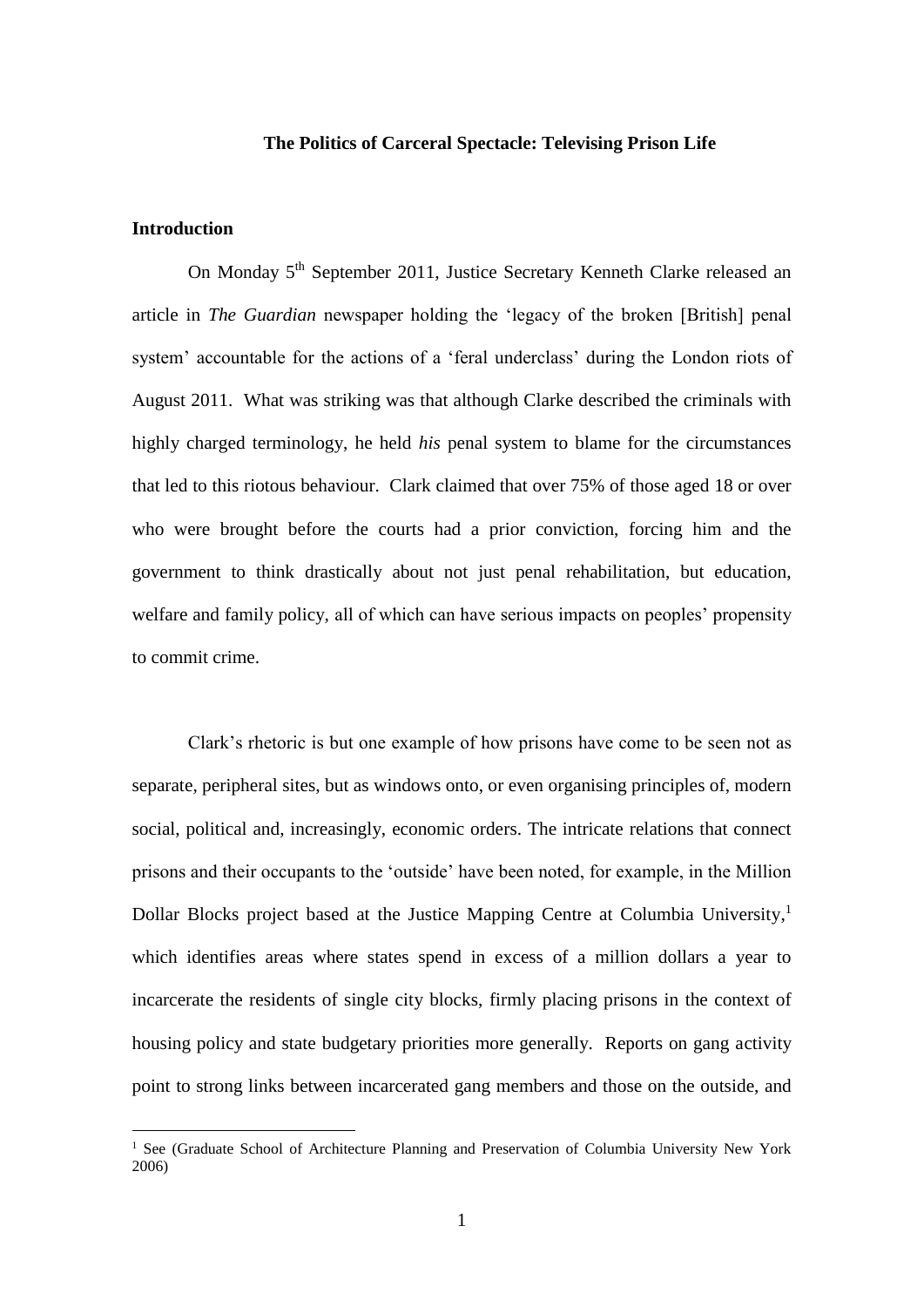suggest that prisons are instrumental as recruiting stations (Spergel 1990), while religious groups, as well, find rich sources of converts within prison walls (Johnson 2004).

The principle aim of this chapter is to discuss this relationship between prison and society using notions of visibility and punishment in contemporary media, with particular reference to how the 'spectacle' of the incarcerated subject operates within television. With the abolition of the spectacle of visible punishment, such as public hangings, trial and torture, the penal system vanished behind prison walls (Foucault 1977/1991, 231), a displacement that served to nurture all manner of popular imagery concerning the nature of prison life (Turner, forthcoming). That is, although there was a physical distancing of the criminal from the rest of society via incarceration, as well as limited access to prisons, concerns over the criminal body were displaced into other arenas such as architecture and literature. As television increased in its popularity, so the prison programme replaced the public gallows of old (Mason 2000a). Criminals are now hidden behind the walls of the closed world of the prison, but the apparatus of penal mechanisms still remains at the forefront of popular geographical imaginations.

Although there has been research into both prisons (Gilmore 1999, 2007; Gregory 2006, 2007) and the constructions of 'otherness' in television representations (Horschelmann 1997), there is a gap in the literature regarding the specific construction of a carceral spectacle and subsequent identity constructions. One explanation for this, Mason observes, 'may be that programmes concerning prison do not fall neatly into one specific genre; it is not like discussing, say, game shows: prisons appear across genres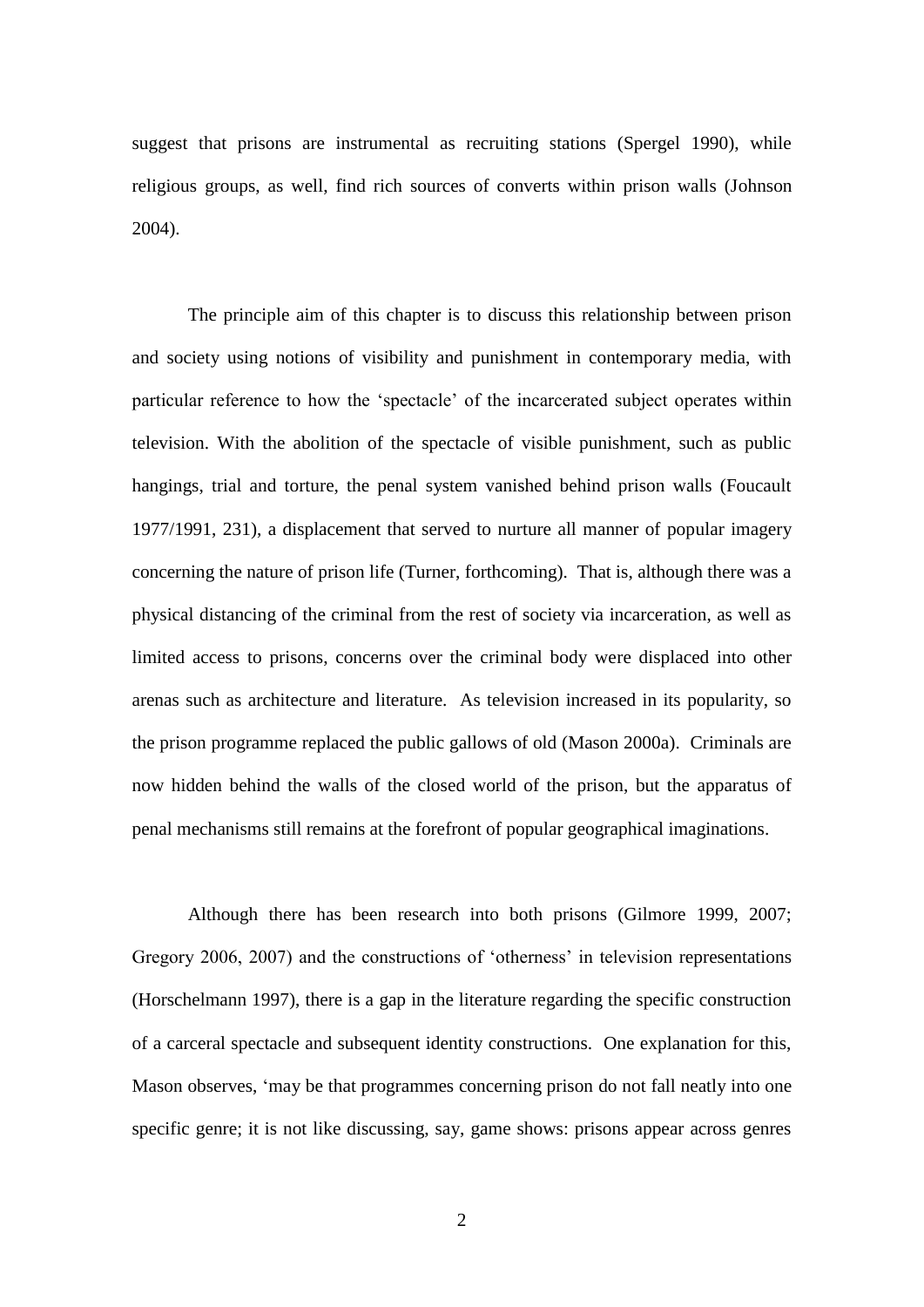and as such seem to have been overlooked' (1995, 186). Furthermore, the subject matter of prisons and media spans several disciplines. Criminologists or media scholars may separately decipher how fictional depictions of crime are presented (Boda and Szabo 2011; Clarke 1990; Kort-Butler and Hartshorn 2011; Mason 2003), or news is reported (Bjornstrom *et al.* 2010; Schlesinger and Tumber 1994). But, the marriage of the two is relatively unquestioned (Mason 1995, 186).

In the following I look first to discuss the persistence of the spectacle of punishment from public displays to global media such as film, news, but more specifically the television image. I want to consider how this spectacle contributes to a 'politics of amnesia,' which presents criminals in certain ways that can often be concurrent to strategies of penal reform or rehabilitation. In order to ground this discussion, I draw both upon the recent BBC situational comedy (sitcom) *The Visit*  (2007) and the Channel 4 documentary film *Sweethearts of the Prison Rodeo* (2009), each indicative of how television as a visual medium allows for certain absences and presences to emerge.

#### **From Old London Bridge to Living Rooms**

For the purposes of this chapter, I understand the term spectacle to relate to events that create memorable experiences, particularly with regard to the visual experience. The term has ancient, cultural origins in the Roman staging of circuses and came into Old English through an amalgamation of the French *spectacle* and the Latin *spectaculum*, of 'to view, watch' (Debord 1978). Initial spectacles were freak shows or folk drama, providing wonder and pleasure from strange sights and ridicule (Daston and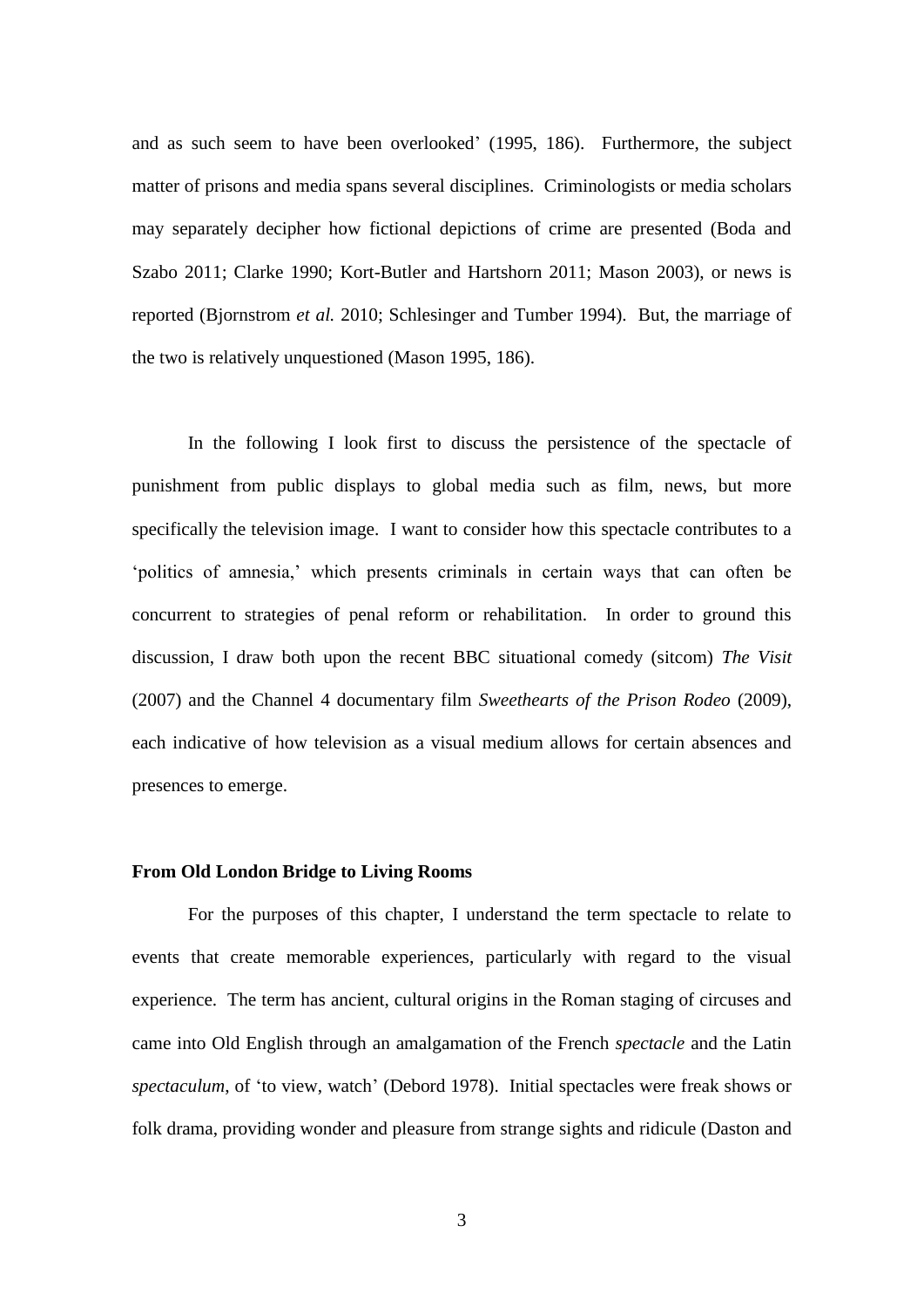Park 2001). Certainly in regard to corporeal punishment, the enactment of brutal activities was highly spectacularised. Crowds gathered at sites such as Tyburn Fair or the Old London Bridge to act as both witnesses and guarantors of punishment (Parry 1975; Pratt 2002). However, within Anglo-American penal systems, the trend towards retribution against the body diminished, and by the twentieth century all penal activities were removed behind the walls of the prison.

Displaced into literature and art, as well as architecture, carceral imaginations were to be stimulated by the emergence of film, presenting to a large and far-reaching audience sights they now rarely saw in everyday life. Since the first prison film in 1919, more than 300 were produced over the course of the twentieth century (Mason 2000b, 33). Prior to the Second World War, it is true to say that few prison films were produced in Britain. In the US, however, films such as *Convict 99* (1938) and *I Am a Fugitive from a Chain Gang* (1932) reflected the contentious issue of corporeal punishment and attempted to provide the public with some kind of insight into prison life, although *Convict 99* was subsequently viewed as too 'soft' a portrayal. However, a period of post-war financial optimism which lasted until the 1960s saw an increase in the number of prisons films being produced; *Good Time Girl* (1949), *The Weak and the Wicked* (1953) and *Now Barabbas* (1948) all highlighted concerns about potential rises in delinquency following a feared 'post-war crime wave'. Prison films of the 1960s such as *The Criminal* (1960), *Birdman of Alcatraz* (1962), and *The Loneliness of the Long Distance Runner* (1962) began, however, to reflect some of the most pressing carceral issues of the decade, including the abolition of hanging in 1965, an expanding prison population and the thorny question of how the penal system could prevent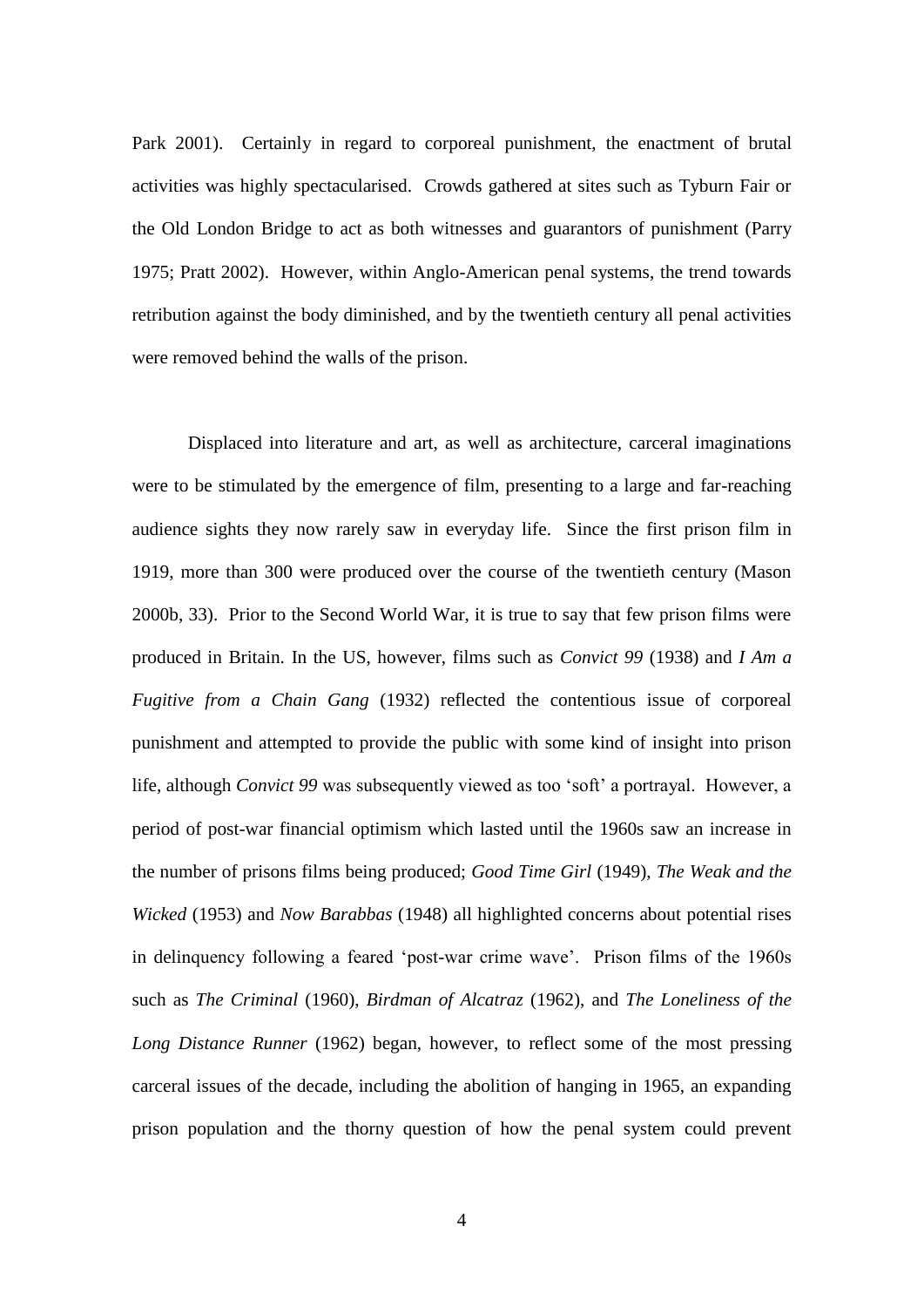recidivism. Subsequent releases clearly positioned prisons within the social crises and concerns of their time, such as human (prisoner) rights in the 1970s with *Scum* (1979) and a Thatcherite society of polarisation and racial inequality in the 1980s with *Burning an Illusion* (1981). As the twentieth-century wore on, prison film (or films with prison scenes) began to fall into more post-modern categories, either reflecting a nostalgia for 'crime free' days or an attempt to tell moral tales, such as *Greenfingers* (2000) and *Tomorrow La Scala* (2002). Although prison films are in no way the largest genre within the film industry, many of them have been popular and critically acclaimed, no doubt because of their ability to open up the prison world to the audience. *The Shawshank Redemption (1994)* was rated number four in *Empire Magazine*'s 'The 500 Greatest Movies of All Time' and number one in the IMDb's Top 250, whilst *The Green Mile (1999)* reached 74th, *The Great Escape (1963)* 109th, and *Cool Hand Luke (1967)* 137th place.

With the displacement of a carceral coporeality, the notion of 'spectacle' has become fundamentally tied up with its technological mediation. A useful commentary on this broad process and its creation of particular forms of subjectivity is provided by Guy Debord, in his influential *The Society of the Spectacle* (1978) (*La Société du spectacle*). Here, Debord follows up Marx's arguments on alienation by applying commodity fetishism to contemporary mass media. Debord contends that authentic social life, and genuine relations between people, is being replaced by its representation in what he terms the 'degradation of life,' such that, 'all that was once directly lived has become mere representation' (Debord and Sanguinetti 2003, 1). Here, people relate to spectacular events, which the media represents, and use these to construct their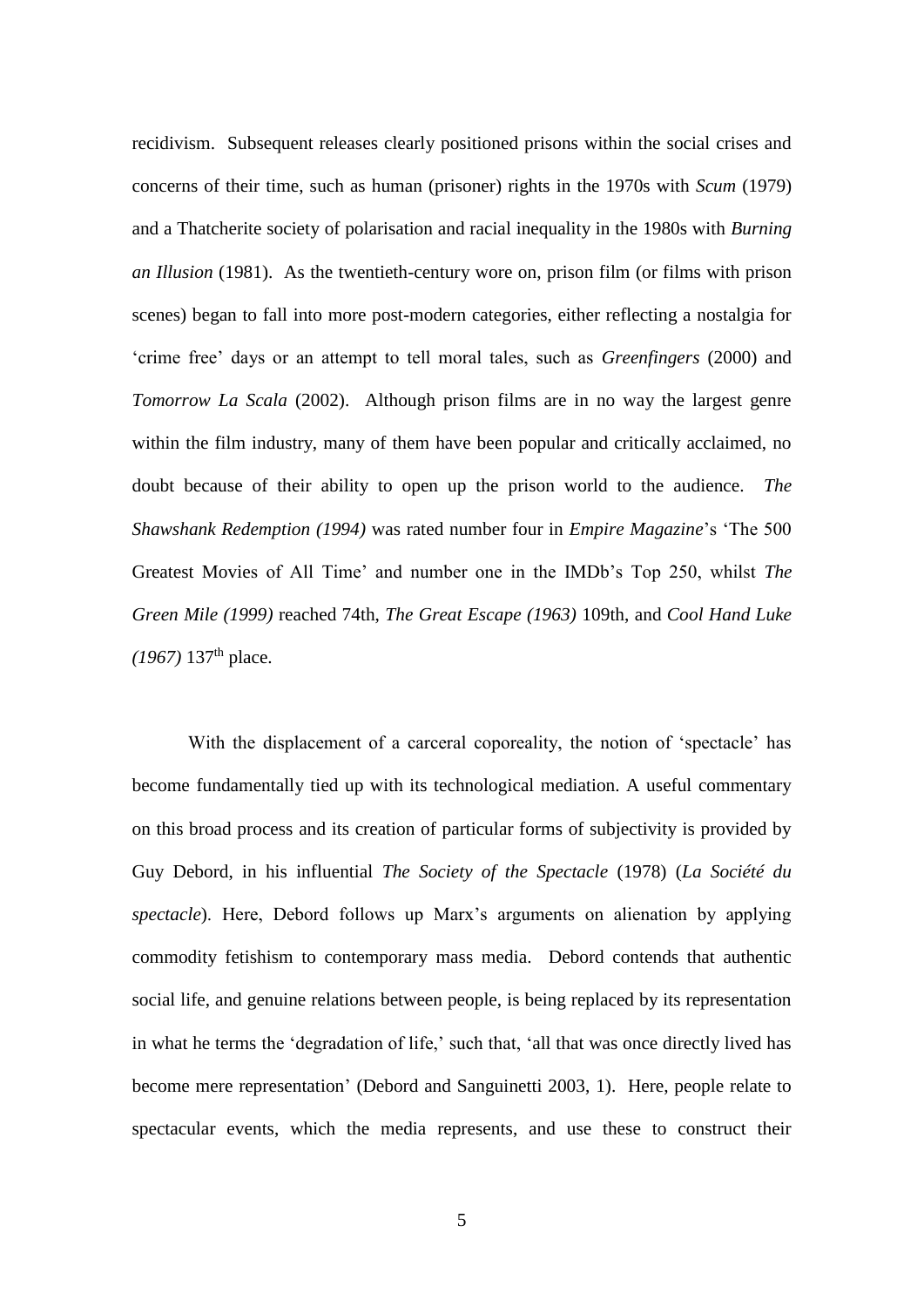everyday identities, shaping their daily activities and building relationships around commodities. As Debord writes, 'the spectacle is not a collection of images, rather, it is a social relationship between people that is mediated by images' (1978, 4). In the process, popular culture displayed by the mass media creates a sense of 'amnesia' by over-riding genuine events, such as historical episodes that are abhorrent to contemporary ideologies (ibid, 192). For Debord, radical action was thus required that 'woke up' the spectator 'drugged' by spectacular images, allowing individuals (no longer mere consumers) to reorder their lives, recreating a more self-conscious existence within their world (Ford 2005).

Clearly, the spectacle of the prison persists with the emergence of global media images, and particularly the produced television image, which deploys landscapes of crime, punishment, even simply sublime terrors, as everyday, even banal, spectacles (Garland 1990; Lumby 2002; Nellis and Hayle 1982; Sparks 1992). Thus, the mediated world renders the apparent hidden body of the prisoner much more visible than ever since the removal of public punishment in 1868. In Britain, programmes such as *Dispatches: The Thief Catcher (2011), Louix Theroux: Miami Mega-Jail* (2011) and *See Hear: Deaf Prisoners* (2009), alongside documentaries such as ITV's *Holloway (2009)*  and *Strangeways (2011)*, and the BBC's *Girls Behind Bars (2011)*, serve to both illuminate, and in many cases criticise, the 'hidden' world of the penal system, as well as providing for audience entertainment through the presentation of punished bodies as a spectacle. Furthermore, there has also emerged in the UK particularly what I may loosely term the 'prison show' - a wide genre reflecting penchant for situation comedies (sitcoms) such as *Porridge (1974-1977) Angry Boys* (2011) and *Let's Go to Prison*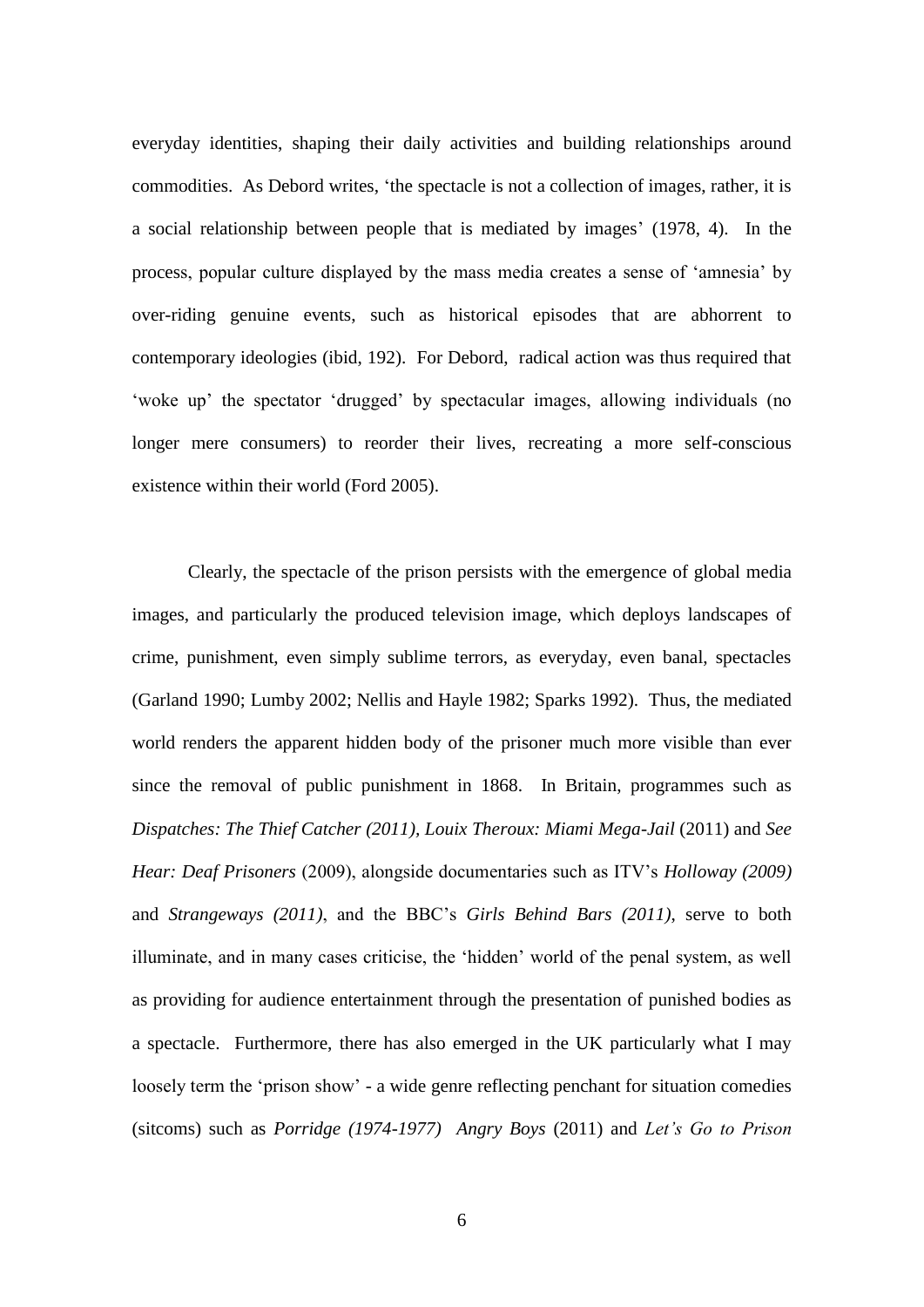(2006); and more hard-hitting drama such as *Prisoner Cell Block H (1979-1986), Bad Girls (1999-2006)*, *Oz (1997-2003)* and the US show *Prison Break (2005-2009)*, which has witnessed its popularity migrate to the UK. Indeed, in 1999 *Bad Girls* achieved an average of 8 million viewers and has arguably 'done more than any other prison drama to advance the cause of penal reform' (Wilson and O'Sullivan 2004, 135). The prevalence for crime-related television is now estimated to make up 25% of the most popular British television programming (Reiner 2002, 312).

Wilson and O'Sullivan argue that television and film representations are 'an important source of people's implicit and commonsense understandings of prison' (2004, 8) and in the same way have acted as the voice of the prison itself; or, as 'moral fables' (Sparks 1992), warning of the negative aspects of societal transgression. Wilson and O'Sullivan (2004, 35) suggest that since the 1930s , prison films have been indicative of events and background for the time period – in other words, programmes are shaped by the political mood at the time of broadcast. Thus one of the outcomes of (prison) drama is that it 'translates or transcodes ideas and arguments from specialist sources (official reports, social scientific research, experiential writing) into accessible popular forms' (Wilson and O'Sullivan 2004, 14). According to the British Crime Survey (Home Office 2000), 75% of people get their information on the criminal justice system from the media, but worryingly only 6% consider it inaccurate. Such media representations therefore 'exaggerate the threat of crime and promote policing and punishment as the antidote' (Reiner 2002, 327).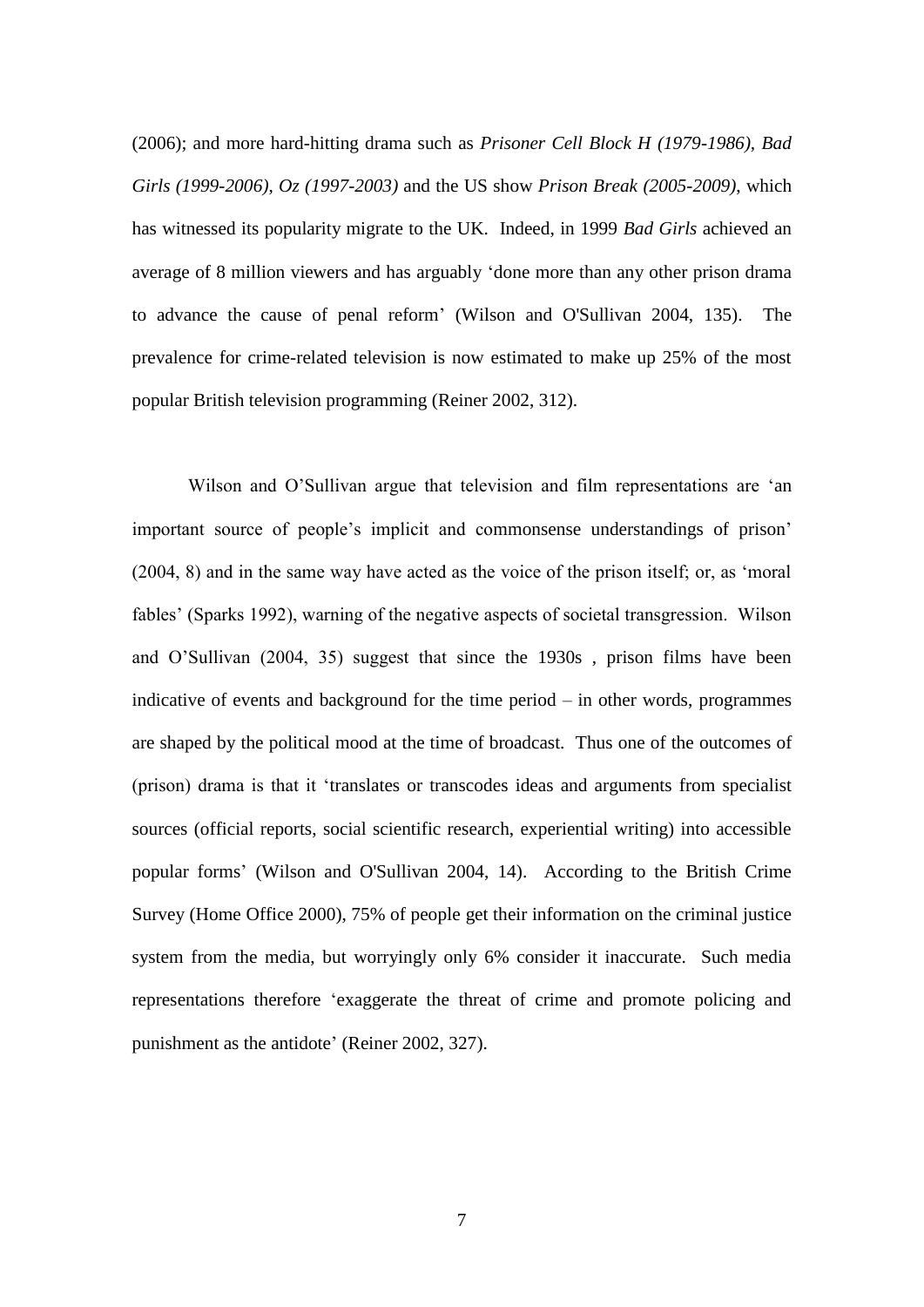Simultaneously, and likely reactionary to this, there have been marked attempts by prisoners to construct media representations to make their own stories and experience of the prison public. Carnochan (1998) highlights the vast autobiographical literature of prisoners; whereas Churcher (2011) exemplifies inmate-produced media such as The Angolite newspaper, KLSP radio station and LSP-TV television channel based in Lousiana State Penitentiary; which converts simply entertainment through prison television and radio into journalism (ibid, 388). Similarly using examples from Northeastern USA, Novek contends that these types of media give agency to 'people who are marginalised and despised by society' in order to give transcendence and transformation to the places they inhabit (Novek 2005, 299).

In light of this, it is all the more urgent for scholars working on prisons and carceral spaces more broadly to become attentive to the construction and affective capacity of such imagery. In the next section, I pursue one such line of inquiry, looking to the politics of amnesia.

#### **Spectacle and the Politics of Amnesia**

As noted above, media representations are profoundly influential in shaping people's views of prison life. This poses an interesting spatial problem, 'not only because media representations are part of individual and societal conceptions of the world but also because of media's power to conceptualize and spread political ideas and reinforce hegemonic orders' (Zimmerman 2007, 59). In our postmodern world, spacetime distanciation between crime and reporting in the media is eroding rapidly (Giddens 1984; Thompson 1995). Thus, 'the present trends indicate a growing symbiosis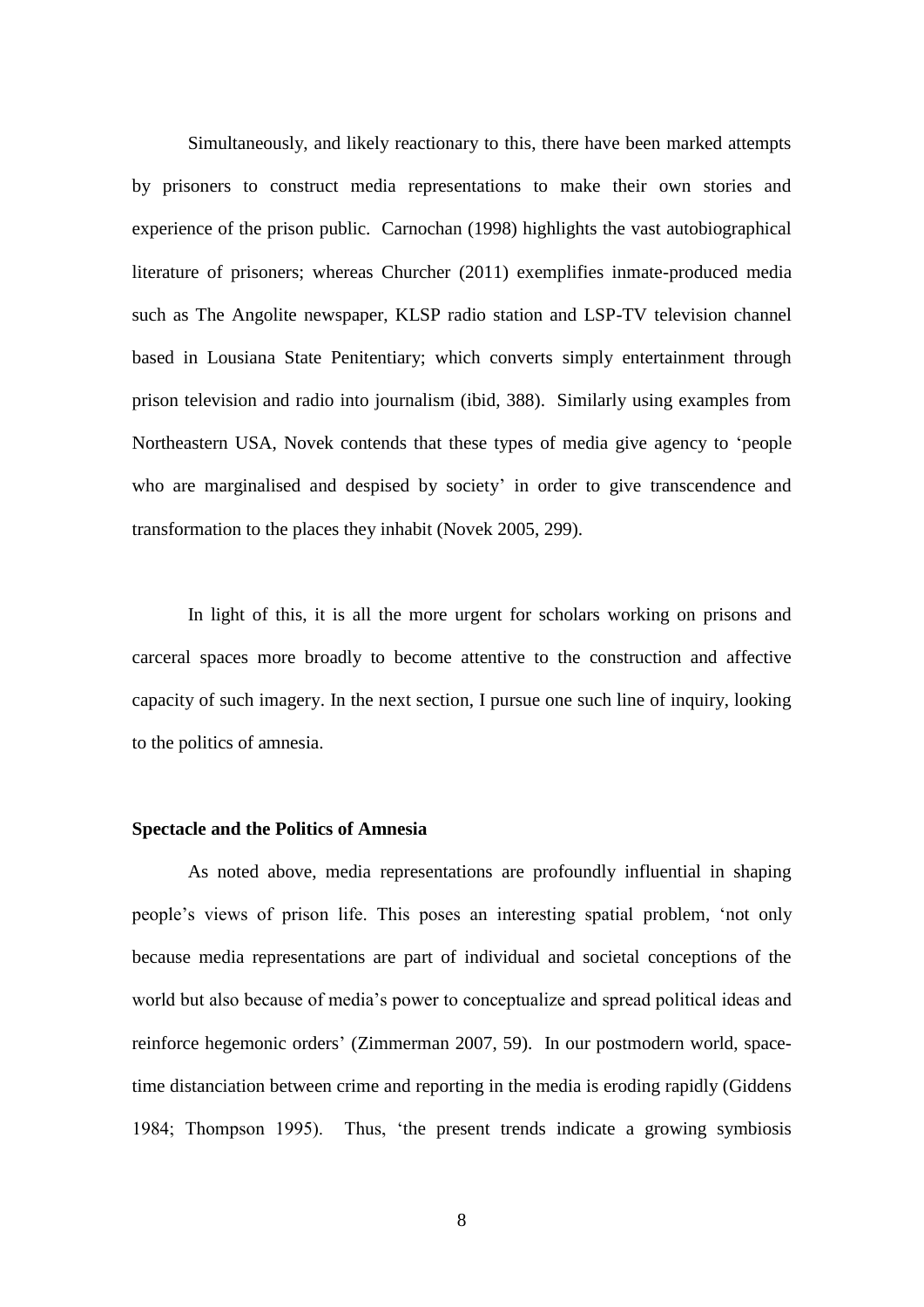between media images, criminality, and criminal justice' (Reiner 2002, 328). How, then, do we as social scientists proceed to 'intervene' in this process? In the past, issues of mimeticism, ideological display, or textual deconstruction have been explored (Cresswell and Dixon 2002) – all of which have, arguably, privileged the message rather than the medium – a more recent post-structural attentiveness to ontologies of becoming have pushed geographers particularly to consider how images are constructed with particular affective capacities, such that they 'work' in various ways (Aitken and Dixon 2006). Alongside this, engagements have begun with cultural forms and practices beyond literature and the visual arts that include creative fields such as dance, theatre and music (Cresswell 2006; Leyshon *et al.* 1998; Malbon 1999; Thrift 1997, 1999). This has paid new attention to our corporeal existence; of particular value here is the observation that visual media is not just optical, but haptical (Crang 2002). How can film, for example 'touch' us, physiologically and emotionally? How is it that film makes us feel? How does it manifest 'the non-representable that churns [our] stomach or makes [us] smile' (Aitken 2006, 492; Deleuze 1994).

It is at this point, I want to argue, that the term spectacle, as it relates to a political amnesia, can be usefully reworked once more. Previous dialogues relating to amnesia have traditionally concerned themselves with obliterated and 'forgotten' narratives, such as those of colonised indigenous peoples. After the 1960s and decolonisation, a new kind of memory discourse emerged which searched for alternative and revisionist histories (Huyssen 1999, 22). National memory, it was argued, had become overly influenced by the global media's focus on certain themes, which contributed towards a politics of amnesia. Thus, 'we do know that the media do not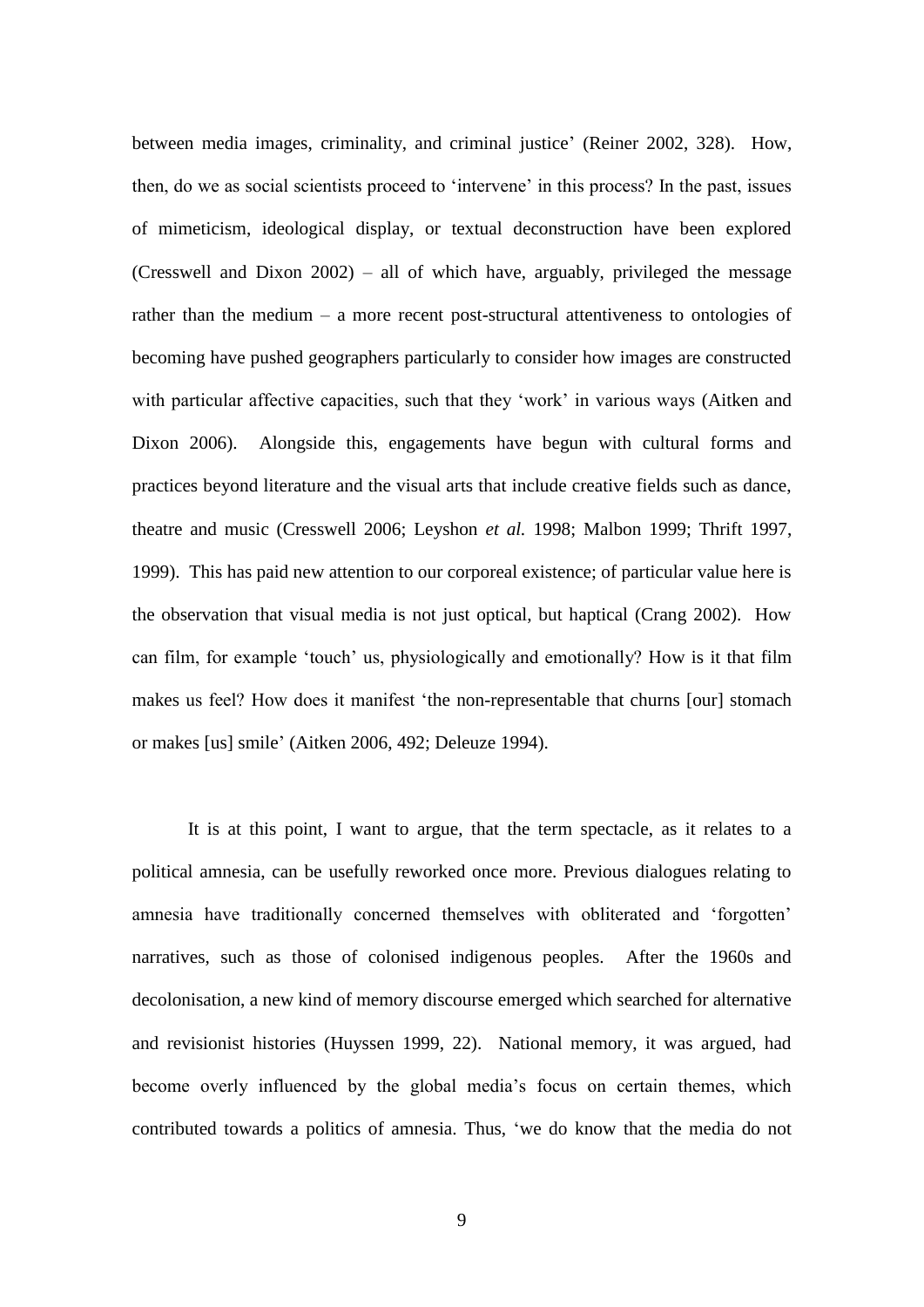transport public memory innocently. They shape it in their very structure and form' (ibid, 30). As Rogin suggests, in many cases the cultural form for spectacular displays makes them 'superficial and sensately intensified, short lived and repeatable' (1990, 106), turning domestic citizens into imperial subjects via a forgetting not only of alternate narratives, but of the active construction of narrative forms. Whilst acting in a sometimes voyeuristic way, there is an equal and opposite story to be told about the disadvantages of keeping prisons and spaces of incarceration hidden from public view. Invisibility from the public gaze can render prisoners precarious and exploitable; just has been experienced with media neglect of other marginalised and concealed social groups such as migrant workers and illegal immigrants (Dejanovic 2008; Kihato 2007).

There is considerable scope here to query the way in which media representations provide, as entertainment, a carceral spectacle relating to crime and punishment. But, I want to suggest, there are some subtle twists to how this is accomplished. Spectacle produces a kind of emotion that 'side-steps or forgets (through amnesia) … and is pulled primarily towards the heroism of characters and context' (Aitken and Dixon 2009, 197); and, we can certainly think of viewers as absorbed in the fictional world presented on screen. Yet, television and film as mediums can also present us with a knowing, ironic, self-referential take on the production of visuals. What this allows for is the destabilising of spectacle via spectacular means; in other words, media provide for a particular distribution of exposure and denial, reveal and hide.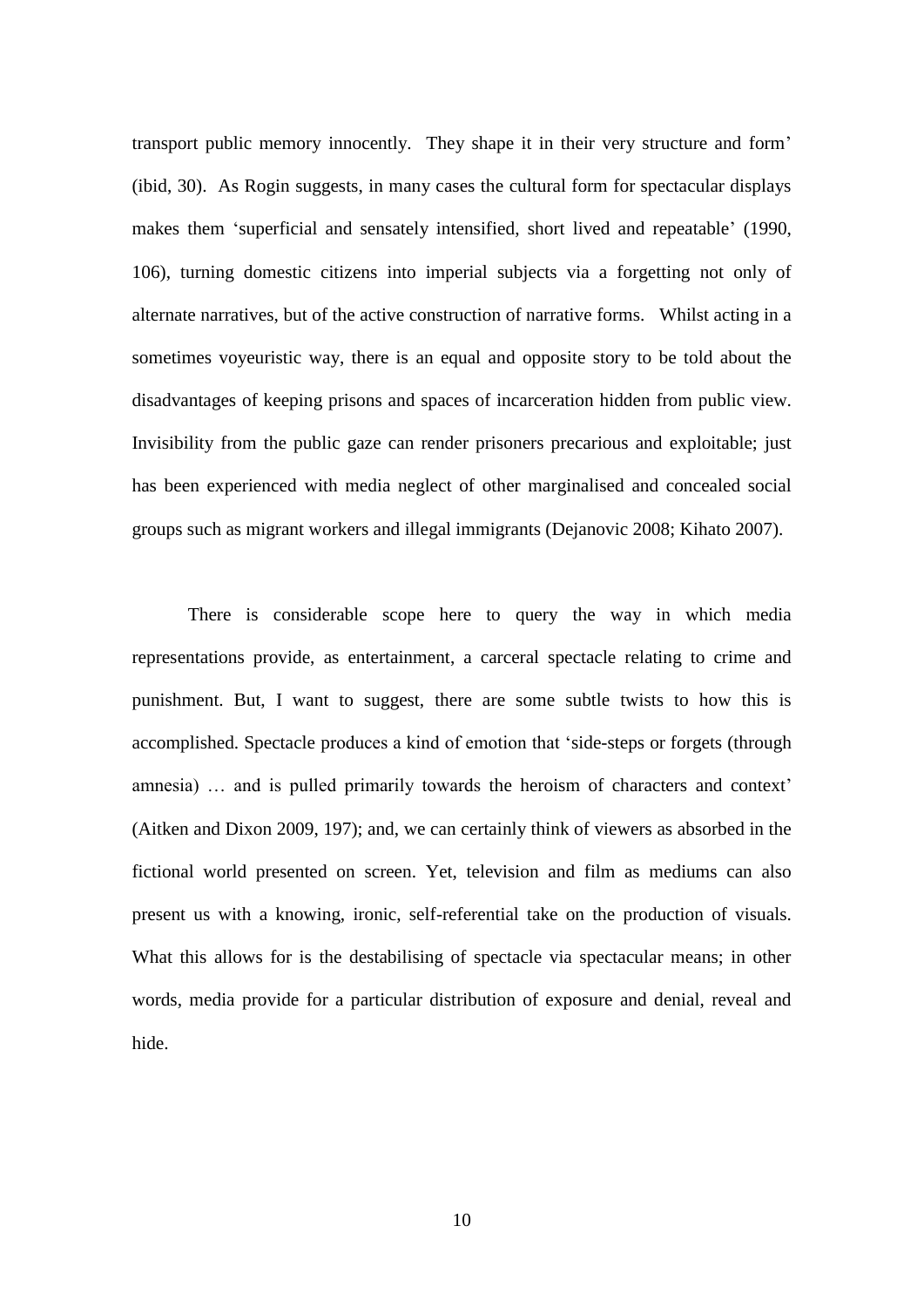In order to ground this more subtle play of spectacle I would like to attend to two different examples of carceral media imagery. The first is a BBC sitcom called *The Visit (2007)* and the second a documentary film broadcast by Channel 4 in the UK entitled *Sweethearts of the Prison Rodeo (2009)*. Unlike many of the aforementioned programmes which locate characters within prison, *The Visit* is set in a prison visiting room - the only space which the 'outside' visitors are given access to. The visiting room is the interface where we can explore the disjointed lives of the prisoner and their families; a space where different kinds of worlds collide. In many cases this space highlights more profoundly the various repercussions of life in a prison by locating the characters in juxtaposition with their visiting friends and relatives, thus mediating to a degree the relationship between the inside and the outside. Whilst both examples are not totally representative of all types of prison programme, or indeed the wider cultural phenomenon of media spectacle they can nevertheless be used to display and discuss how, following the apparently complete incarceration of prisoner bodies, the television media seeks to render this hidden world visible. In this vein, *Sweethearts of the Prison Rodeo,* although different in genre, more practically and less subtly presents the prison (and more specifically the prisoner-body) as a site for spectacle, replicating the fascination for the gallows of old. The analysis that follows is based on deconstructions of both programmes. This involved observation of the context of production, considering the ideologies of and limitations imposed upon the programme-makers, and how these relate to specific neoliberal circumstances in Britain. This alludes to the kind of spectacularisation and the themes and issues which the programme makes visible. I have also considered audience feedback where it has been offered on both social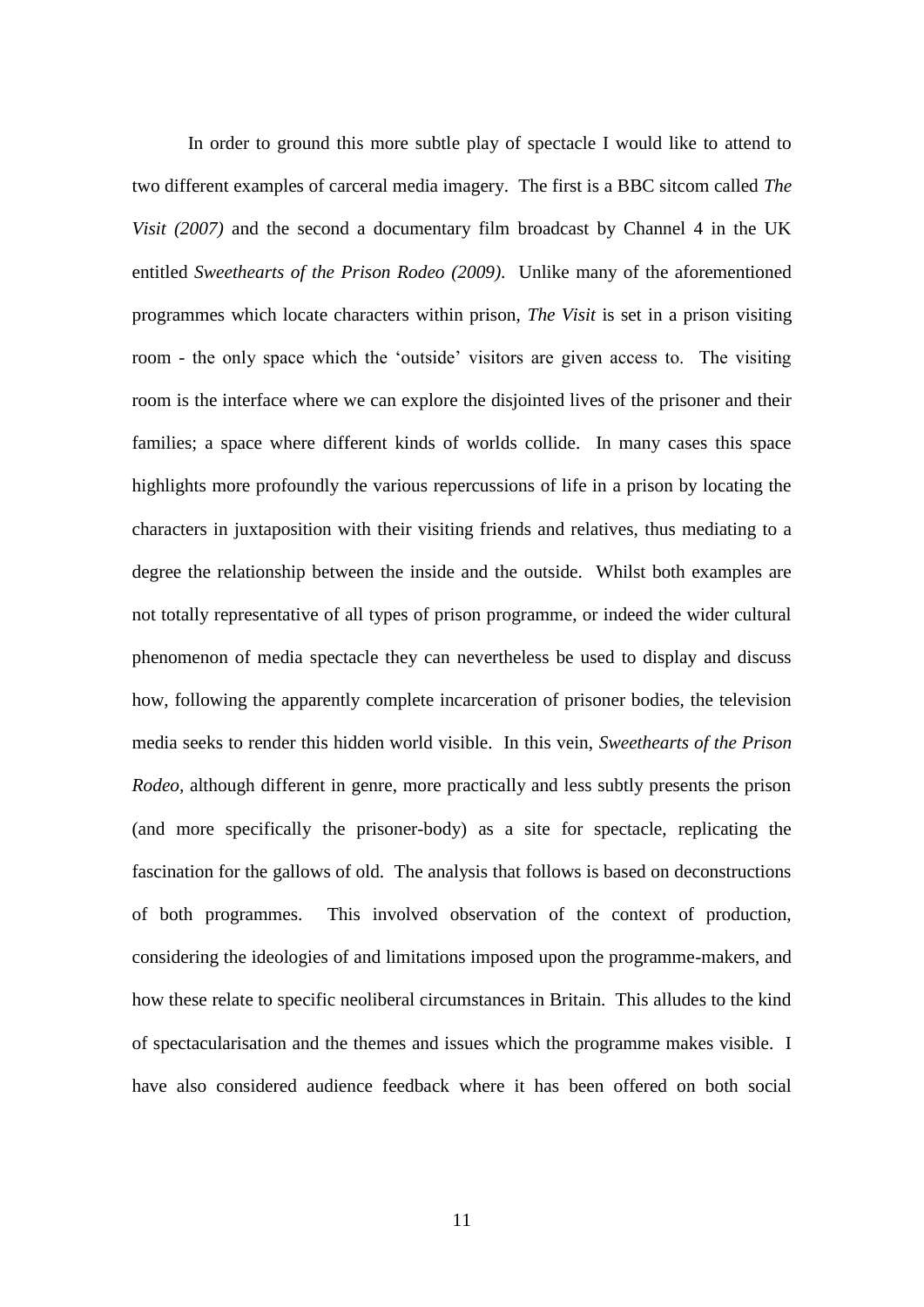networking and television/film review websites, in order to illustrate evidence of affective influence upon viewers.

# *The Visit*

<u>.</u>

*The Visit* sets itself in a low-security prison visiting room, and the characters it centralises are identified as petty crooks, while the friends and family who visit them are portrayed as typical working class citizens. During visiting time prison officers, who offer varying attitudes to the penal system and their role within it, observe them. In *The Visit* there are many occasions where there is the ironic recognition that prison is represented as a spectacle for entertainment purposes. Prisoner Clint's brother, Glen, for instance, who is visiting the prison for the first time, reveals our own feelings as an audience in a comment in episode five:

# **Glen**: Hiya! Here, it's not like *Prison Break* in 'ere is it?!<sup>2</sup>

This intertexual reference highlights what Debord (1978) highlights as shaping of our knowledge and assumptions by media consumption. *Prison Break* is a recently popular US prison show that dramatises the prison as soap-opera, with a multitude of characters, including popular pin-ups, on its main cast list. There is an acknowledgement by *The Visit's* characters that visitors to the prison would bring with them an image of the penal environment that was created predominantly on the basis of images and representations constructed by the media.

<sup>2</sup> All direct references to script within *The Visit* and *Sweethearts of the Prison Rodeo* are my personal transcriptions. Therefore any errors or omissions are also my own.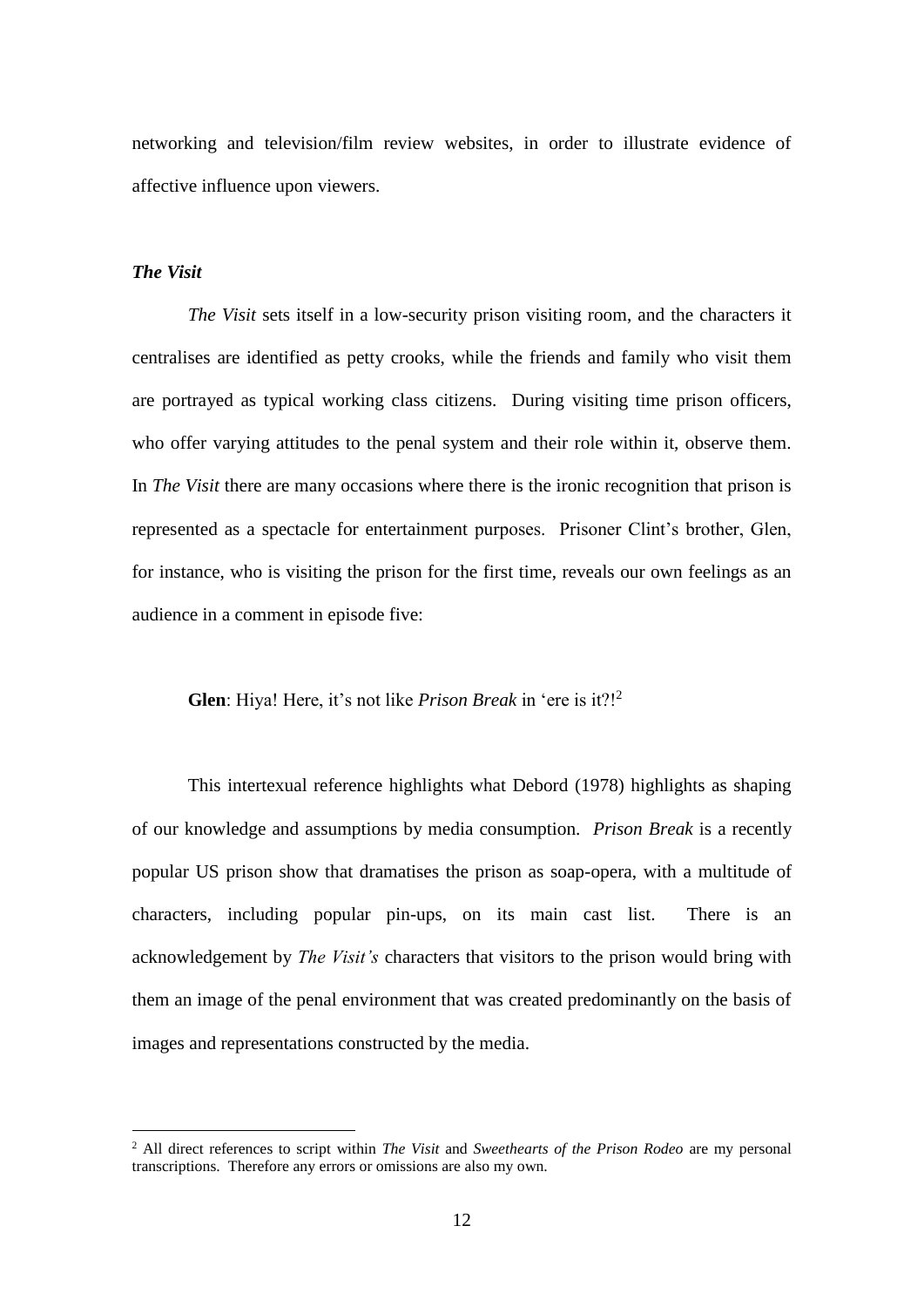The programme presents a comic stance upon many fundamentally serious issues, such as prisoners struggling to maintain relationships with their friends, wives and children on the outside. And, as a sitcom, and despite their transgression, the audience find the characters likeable, particularly as the absence of any genuinely threatening characters contributes to a lack of representation of the 'ugly' or violent aspects of prison life. This absence can in turn, of course, present a portrayal of prison as 'easy' or 'overly-privileged'. Indeed, for viewers, for most of the series, the view we are presented with most often is a high-angle shot of the prison waiting room. This shot, used as both the opening and end credits roll, becomes the emblem and indeed the *only* emblem of prison life - the lack of view of the inner world of the prison environment further contributes to the forgetting of any truly hardened criminals. There is no mention of any violent or sex crimes in *The Visit.* Inmates are portrayed as ordinary people with regular difficulties and problems – the only prison-related problems which the audience are made to consider are those which provide entertainment purposes, particularly Splodge Costello's 'dirty protest' against a lack of toilet roll. Subsequently, audience feedback has been directed towards an ambiguity of the programme. Forum reviews of *The Visit* are unclear as to the allegiance with the genre, with criticism that the 'soft style' nature of the comedy presents unreal characters, which do not comply with the harder messages with which the programme may comply ideologically:

GedC: Enjoyed this, some great gags and a decent story ... the "safe and gentle" style is becoming the norm in BBC sitcoms … However I think this "gentle" style is perfect is perfect for *The Visit* because it's not what you expect. What you're expecting from a sitcom set in a prison visiting room is something full of chavs, smack heads and dodgy twats … this show doesn't bother with the obvious, it is played from the point of view of the family.

13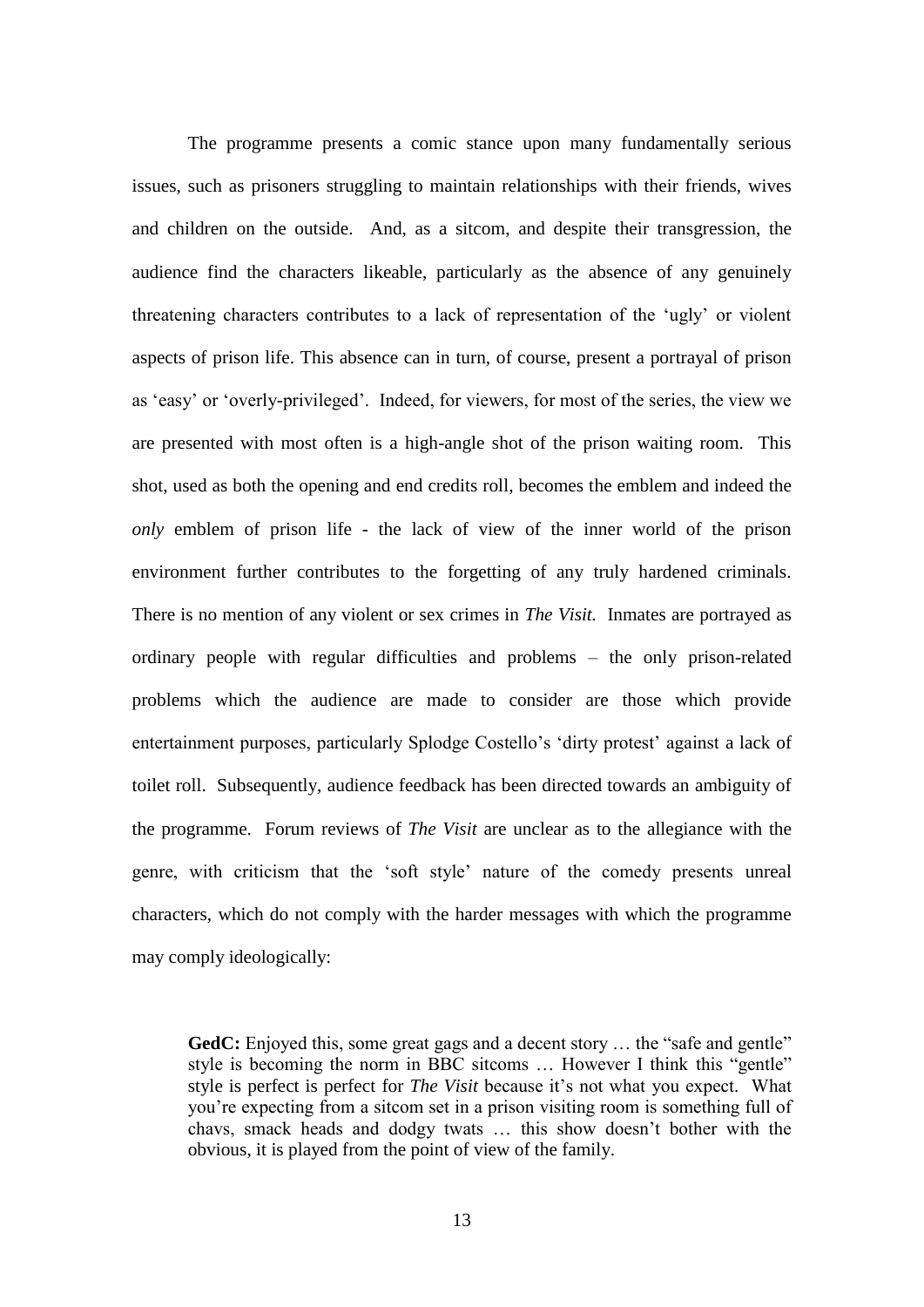Yet, there are many instances where the characters are rendered as 'others'. The visit itself is confined to limited space, which would be similar to the cells in which they spend most of their time. Visitors pass through different levels of security including sniffer dogs and metal detectors. Figure 2 illustrates how inmates are also distinguished and divided from visitors by their clothing (a light blue shirt, jeans and standard black trainers), a yellow bib, as well as being made to sit at opposite sides of the table, which are numbered to ensure that each prisoner remains bound to their own assigned territory. These actions promote a particular type of 'forgetting': one which makes the audience (and people more generally) overlook these people as citizens. For Hacking, individuals react to the name or label given to them. He suggests that categorisation may 'change the ways in which individuals experience themselves – and may even lead people to evolve their feelings and behaviour' (1999, 104).

And, the same can be observed in the categorisation of prisoners portrayed in *The Visit*. The protagonist Michael claims that his fellow prisoners belong to two categories: 'Smack heads' and 'Knob heads'.

[insert figure 1 here – portrait]

**Figure 1:** Inmate and visitor – Michael and his Dad **Source**: *The Visit* DVD 2007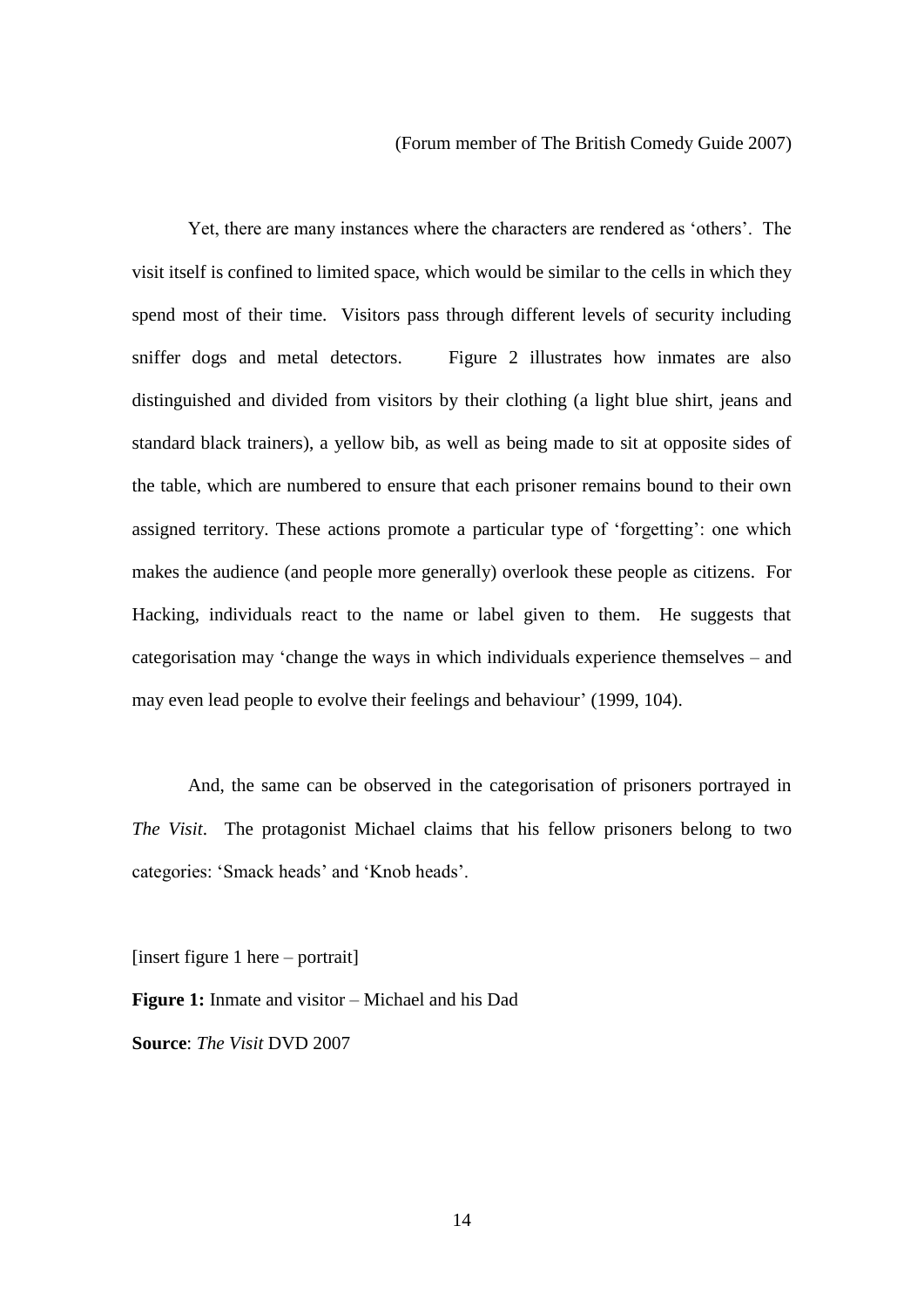Nevertheless, many viewers perceived the dominant hegemonic message of the text, which was to enjoy *The Visit* as a form of entertainment:

**Mike:** Bit delayed I know but I just want to say bravo on an awesome series, best one we have had since *Early Doors* I think … if rubbish like *Tittybangbang* and *Grownups* can get second series then *The Visit* will have no bother. (MySpace user comment 2007)

These forum activities also illustrate the consumption of a television programme as an active process, whereby people no longer simply accept the dominant messages that are presented by the text. This provides a contrasting opinion to Debord's (1978) contention that there is a lack of active human participation in the creation of meaning.

Aside from the notion that society has forgotten their status as citizens, one of the biggest impacts of incarceration presented to us is the breakdown of relationships. Inmates worry that people on the outside will forget them, or that they will become dispensable, replaceable. With their criminal records, the prisoners are rendered economically undesirable. In social terms, inmates also become expendable. Indeed, we learn that Michael's girlfriend has left him for his best friend. The council has also replaced him with another tenant: his brother Stevie. This being forgotten becomes a long-running joke, as Stevie is now wearing his underpants and his Dad has commandeered his trainers. They seem oblivious to the fact that Michael will need these things, need his life back, once he is released from prison:

**Michael**: Have you got my shoes on?! **Dad**: What, yeah. Stevie gave 'em us. **Stevie:** Well they was just lying about your flat, you know?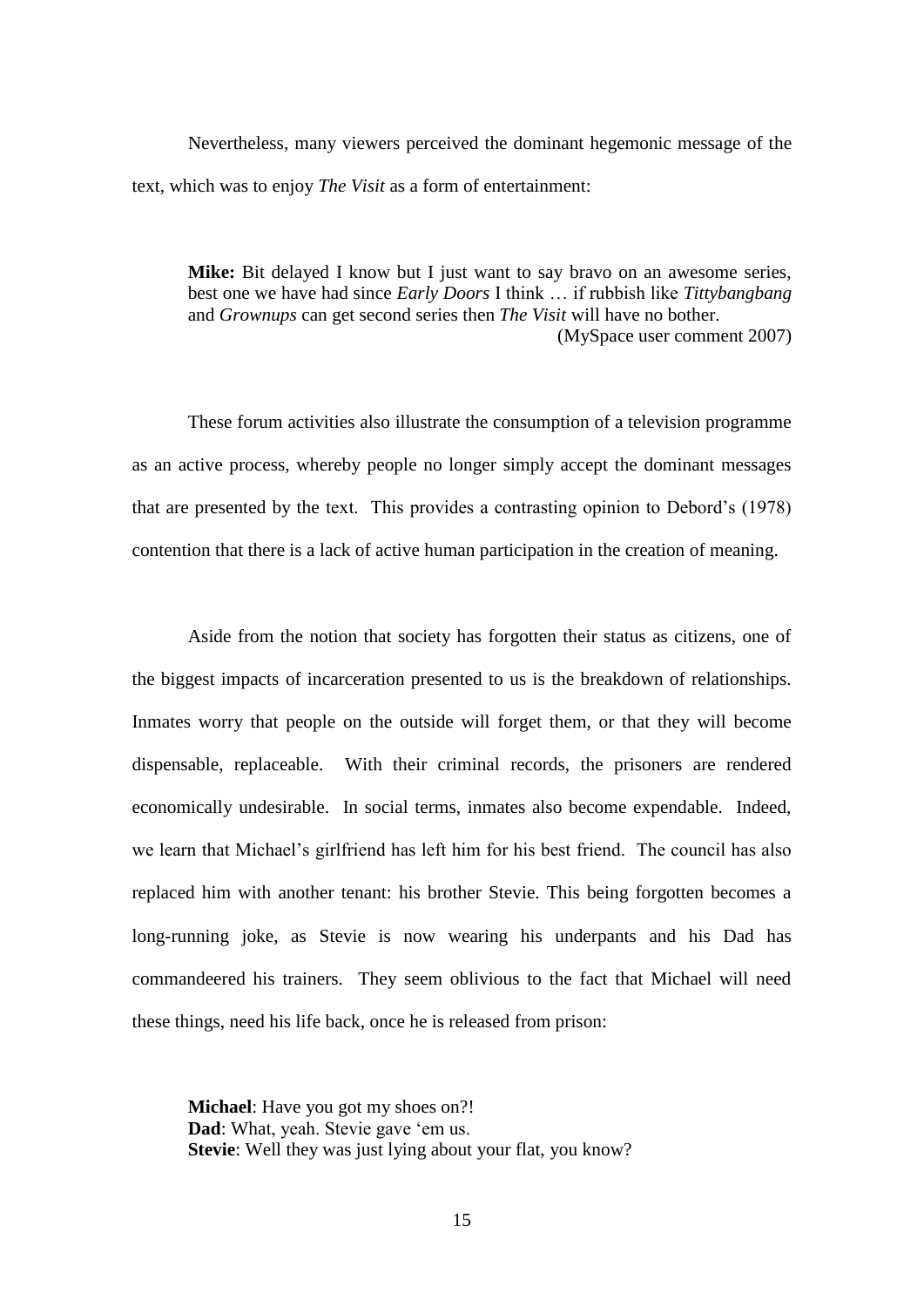**Dad**: Saved me a couple of quid, eh? Tell you what; they're nipping a bit though. **Michael**: Got me under crackers on an' all? [Both laugh] **Dad**: No, Stevie wears them … well, yeah; they're a bit small for me. **Michael**: Anything left? **Stevie**: Chloe's left. **Michael**: I know that. **Stevie**: But the good news is she's moved back into your flat. **Michael**: You what? **Stevie**: Well she's sharing the spare room with Swifty. Dead cosy, or what eh? **Michael**: Is that my watch?! **Dad** (sheepishly): Well, yeah, it was with your shoes. **Michael**: I'm not dead!

## *Sweethearts of the Prison Rodeo*

This spectacular amnesia is also a predominant thread in the documentary film *Sweethearts of the Prison Rodeo*. This documentary details the training and performance of women from the Eddie Warriors Correctional Center at the 2007 Oklahoma State Penitentiary Rodeo held on August  $17<sup>th</sup>$  – a tradition since 1940 and one of only two rodeos in the world held behind prison walls. Inmates from twelve different prisons across the state compete. As part of the rodeo, inmates participate in dangerous events such as bull riding, team calf roping, bareback riding and the spectacular finale of 'Money the hard way,' where players attempt the perilous task of retrieving a \$100 bill attached to a string which is in turn tied to a bull's horn. The female inmates, or 'sweethearts', are very much constructed as heroic characters, brave and determined – exhibiting perfect prisoner behaviour in order to participate. With 30 women trying out for 13 lots, demand is high and the opportunity is viewed as a privilege.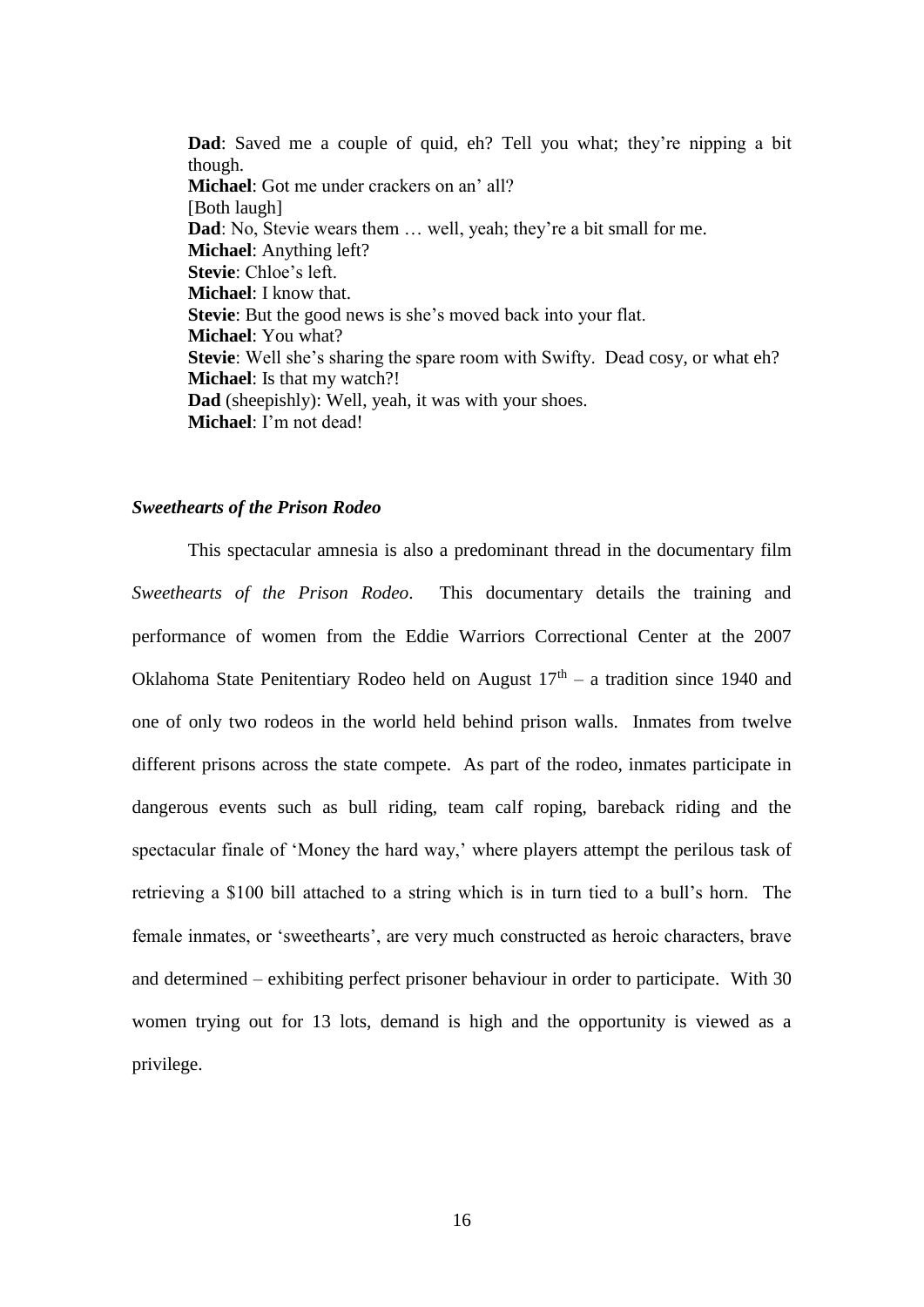With danger being the pay-off of this privilege, it is not surprising that the dominant rhetoric of this programme provides little comment upon the rodeo as an extravagant, special treatment for prisoners not enjoyed by the 'outside' world. The chosen prisoners are role models for their cohort and even beyond. They are glamorised by the special treatment that being on the rodeo team affords them: whole days spent outdoors, extra exercise, additional recreation and even the heightened sense of comradeship and increased hierarchy that the inmates receive through the wearing of their customised pink rodeo uniform (see Figure 2). On the night of the rodeo, the rest of the facility line the route to the transport, cheering and clapping as the rodeo team parade through waving. They are even given the accolade of being 'just as tough as the men'. It is undeniably not uncommon for positive relationships to be constructed in the prison environment - emancipated spaces of incarceration have been documented by the likes of Wilson (2000) and Baer (2005) for example.

[insert figure 2 – portrait]

**Figure 2:** Female prisoner wearing her pink rodeo uniform

**Source:** *Sweethearts of the Prison Rodeo* 2009

However, all of this serves to gloss over the crimes for which they have been committed. Indeed, throughout the narrative such issues are treated with a studied nonchalance. The very name of the programme takes its influence from the wholesome American Country music duo of sisters Janis and Kristine Oliver, entitled *Sweethearts of the Rodeo*. Brandy 'Foxie' Wittle, for example, lists her felonies which include ten charges, two drug trafficking offences, two possession of firearms and further charges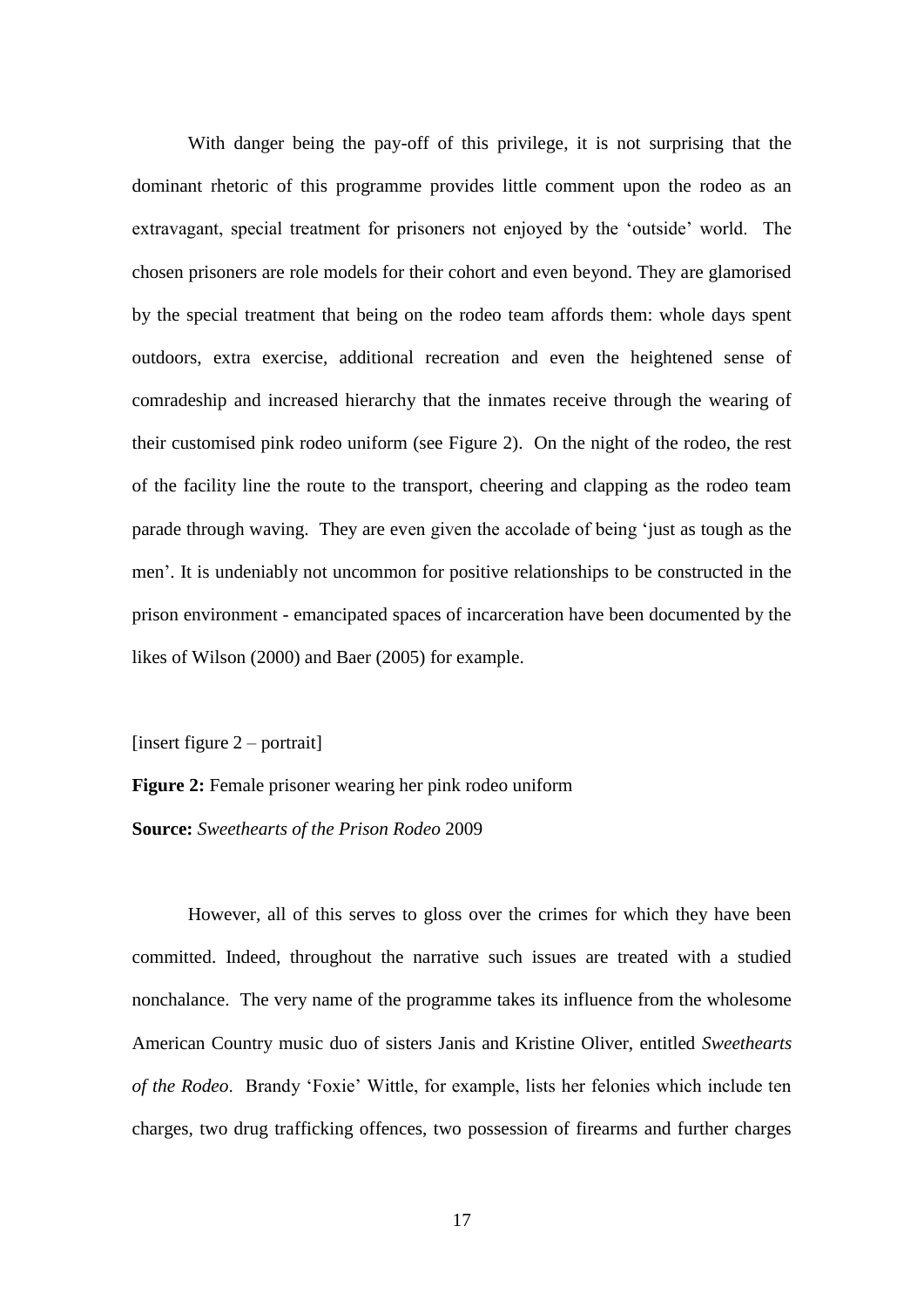including possession with intent whilst the camera pans over a backlit sunset view of 'Foxie' on a horse claiming 'I'm not that bad'. The rodeo is presented as an opportunity for change, which further contributes to this amnesic spectacle:

**Rodeo captain:** We've got a lot of girls here who I call role models. They've figured out how to do their time. We can take someone like 'Foxie' here, they've got a career. They've got a lot of confidence now.

The criminality of these women is loosely recorded, with references portrayed as a result of extenuating circumstances such as lack of family ties; Oklahoma's Methamphetamine problem; its status as the number one state to lock up women; or merely the naivety of youth. 'Foxie' goes as far as to admit that she 'took the rap' for her boyfriend, while Jamie explains how she got into a bad situation when she was 17, which started as a basic robbery but turned into her shooting a man in the head and her receiving a 30-year sentence. Indeed, the programme goes on to provide a narrative for Jamie as reformed character, centralising her parole hearing as part of the documentary.

Meanwhile, Danny had so far served 13 years of a 30-year sentence for firstdegree murder. Instead of paying attention to this detrimental fact, the Master of Ceremonies at the rodeo instead welcomes this '13-year veteran' to take a bow centre stage while the whole crowd around him cheer. Another inmate admits that he 'consider[s] it an honour to be his friend'. Not only are these prisoners constructed as role models, but they are also winners. 'Foxie' enjoys the dizzy heights of two consecutive years placing first in the bareback riding explaining that the rodeo has become 'the best of times in the worst of times'. As the following user review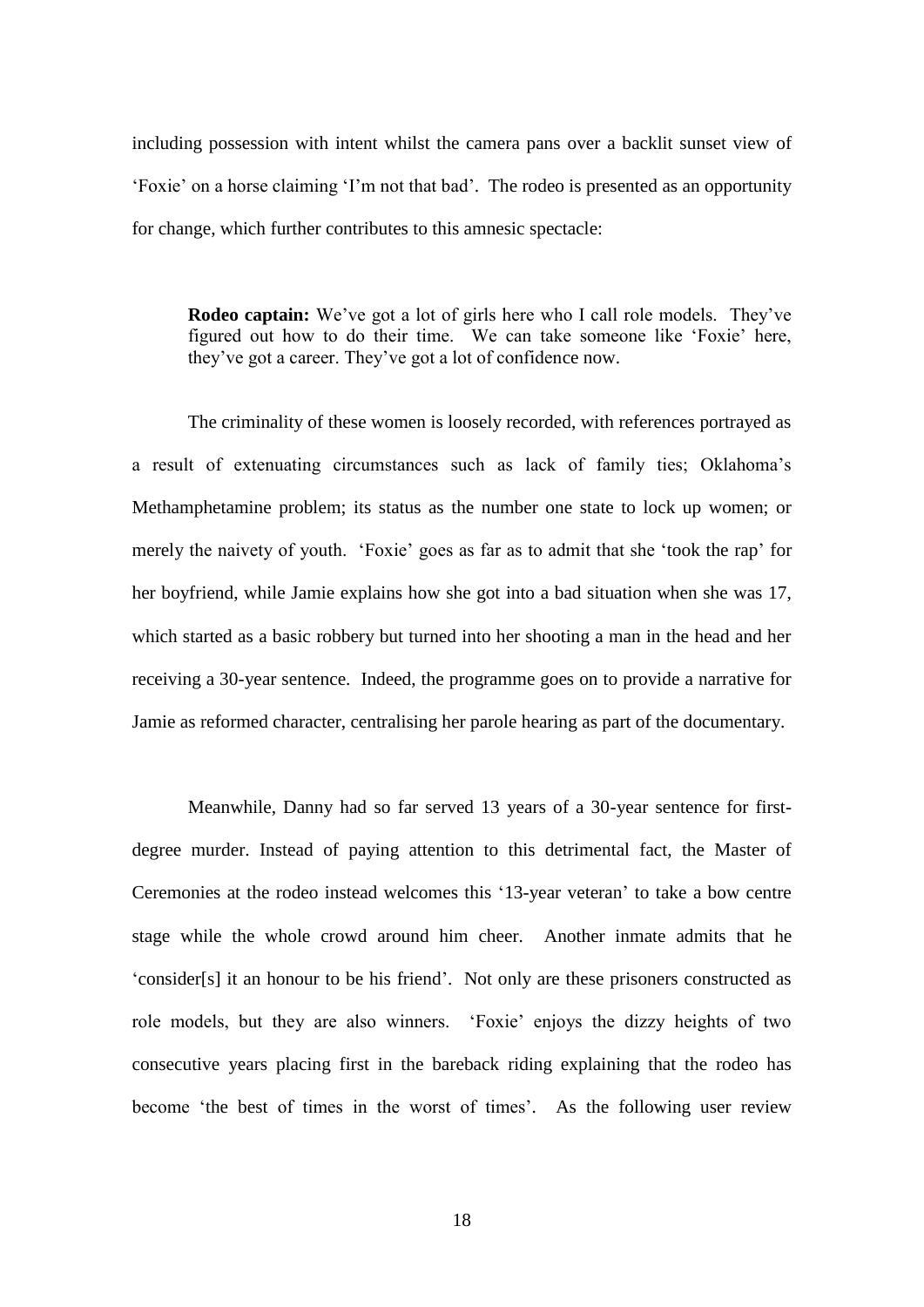illustrates, this alludes to a kind of empathy with the prisoners, which can be contentious for those who confess the need for prison to be a very punitive place:

It achieves a number of worthwhile things, among them introducing us to criminals so we come to see them as human beings with hopes and dreams in an age where portraying all criminals as monsters is more the rule … Also, some darker aspects of this world are touched on, but not explored. For example, the fact that Oklahoma has almost twice the normal rate of women in prison. (User review of *Sweethearts of the Prison Rodeo* from IMDb 2012)

In documenting this spectacle, however, the film also provides a more critical commentary on spectatorship, as evidenced by the rodeo-goers; the issues raised, it is implied, are just as relevant to the film's TV audience. When asked why they come to watch the rodeo, for the most part people respond that it was an opportunity for families to see their friends and relatives taking part in the deep and fairly prestigious rodeo tradition of Oklahoma State. Yet, for others, the reason is both stark and much darker:

**Rodeo Visitor:** It's a gladiator-type thing. We want to come and see people do this who haven't got anything to lose … You'll see people trying to get a hold of something they can't really have and they're still reaching.

**Danny:** A lot of people just come here to see us get hurt. You know, gladiators, and we go out there to bleed for them.

The audience seem to forget that these are real people. Rodeo audiences in general admit to enjoying the thrills and particularly the spills of these dangerous events, but having prisoners participate gives some an added expectation of those risktaking non-citizens whose 'lives have less to lose' (Prisoner, *Sweethearts of the Prison Rodeo*). Their status as mothers, fathers, siblings, children, citizens, is forgotten in the narrative of the spectacle of risk and danger: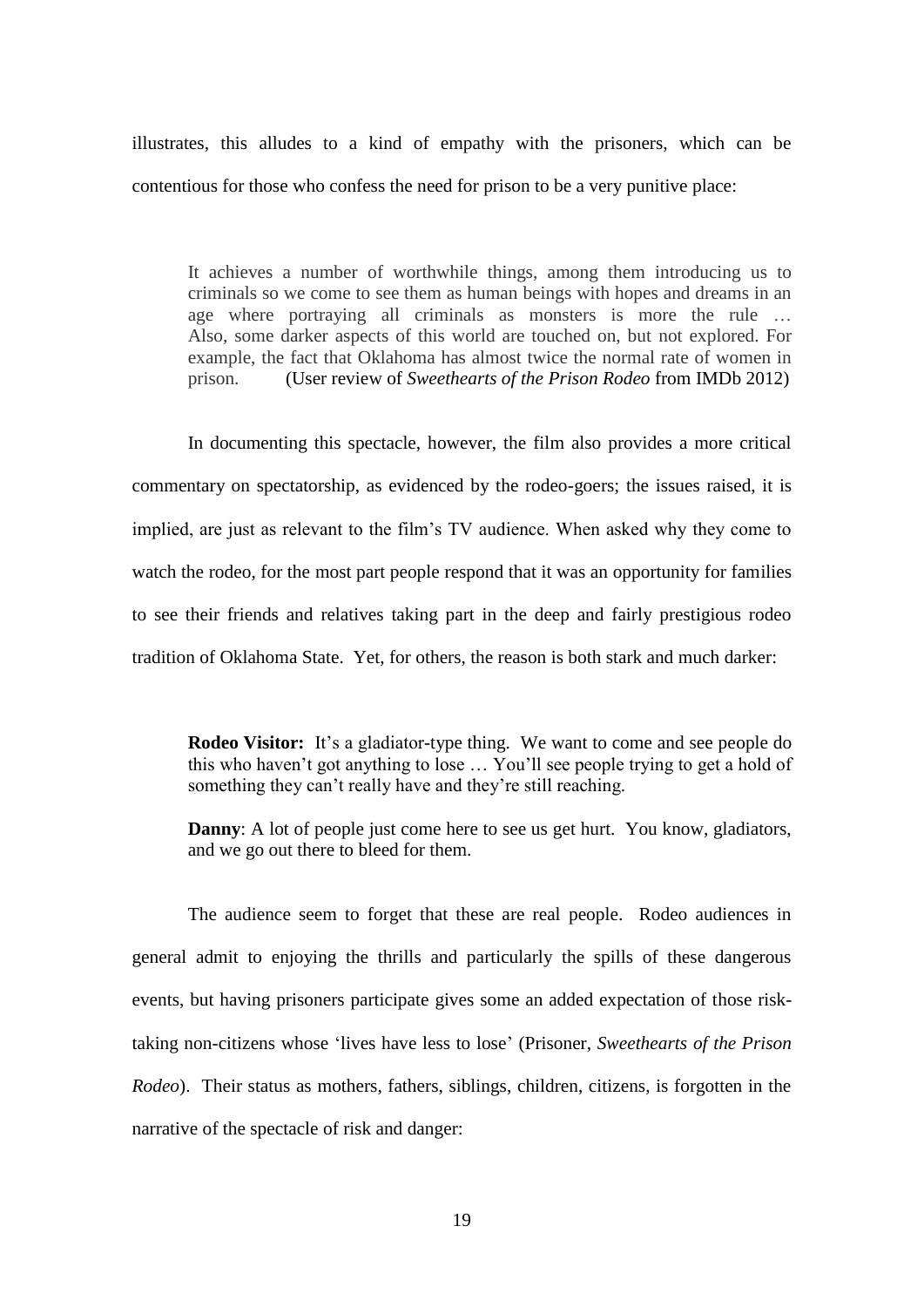**Danny:** I've seen guys get messed up pretty bad, you know, it's not just broke[n] arms, broke[n] legs, jaws broke[n]; I mean all kinds of stuff, we're talking about injuries that's gonna be forever.

The camera technique further spectacularises these harrowing events for us as TV-viewers. Fast cutting, close range shots of the activities in the bull ring connote chaos and replicate the real-life pace of the action (see Figure 3). In other parts of the film, prisoners are frozen mid-air to intensify the force of the bulls' horns and these shots are directly juxtaposed with others of prisoners with blood injuries, facial disfigurements or being attended by medical staff. Some of the most risky activities are even repeated several times throughout the film, much like a goal scored in a football match, inviting the audience to view these occasions as highlights in the documentary.

[insert figure  $3$  – portrait]

**Figure 3:** Chaos in the rodeo ring

**Source:** *Sweethearts of the Prison Rodeo* 2009

This drive to provide audiences with media coverage of criminal behaviour and its punishment has, of course, also become a key feature of TV news reporting. Recent examples include the live coverage of gunman Raoul Moat's stand off with police on 9 July 2010 after the shootings of three people including a police officer. News channels broadcast the events 'as they happened' right up until the moment when Moat was shot by police. Barbara Ellen (2010) of *The Observer* wrote that everything that happened '(hiding out, taunting police, blowing your own brains out) could double as a scene from a Bruce Willis action drama'. The television footage, with its carnival atmosphere, leads me to question why it has come to be that the media can now make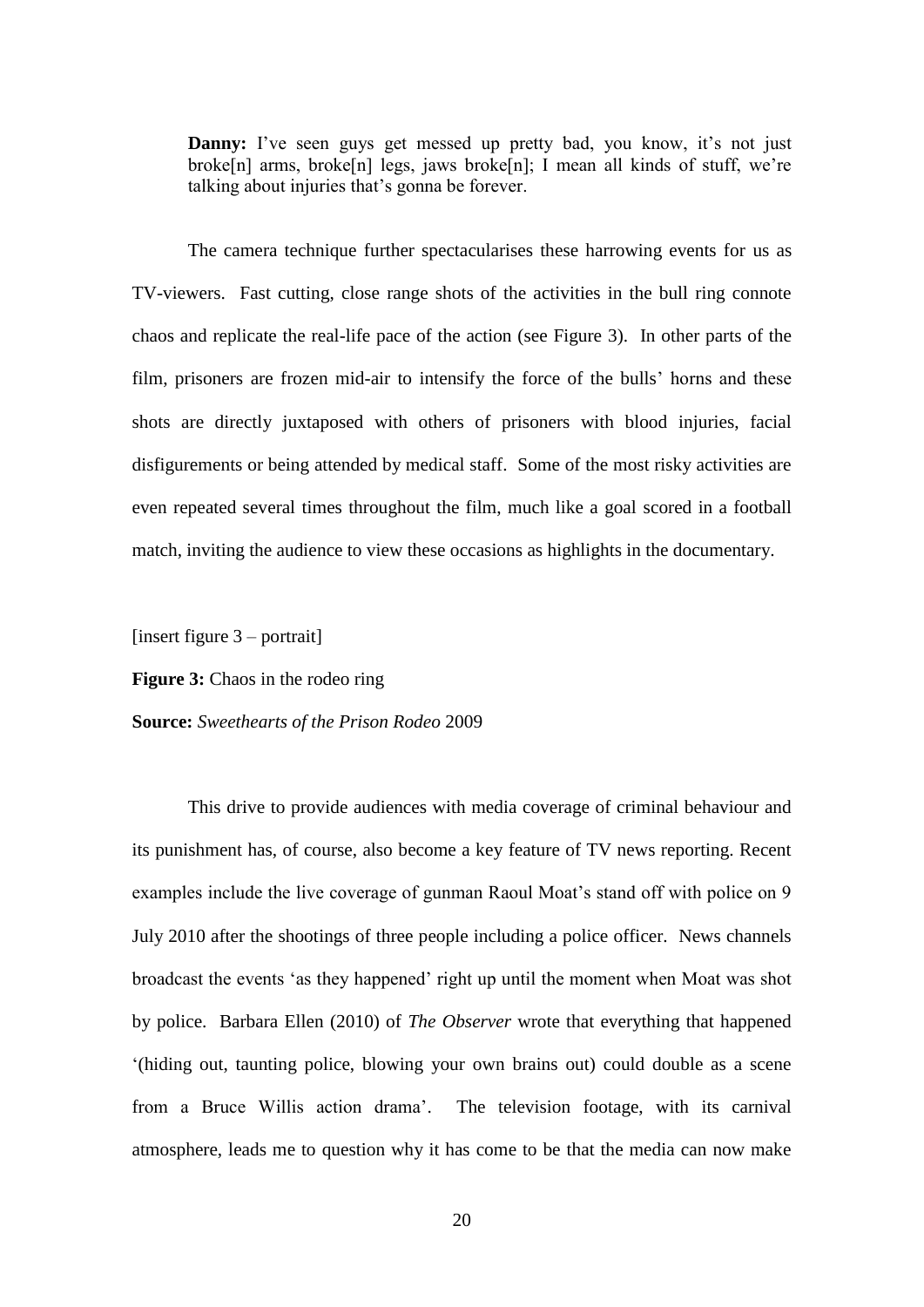(tragic) heroes from criminals – a version of reality television that pushed the boundaries of a genre we are becoming more obsessed with (Hughes 2006). As Ellen (2010) notes, 'Moat's sickness met our sickness and we were locked together in a deathly embrace, broken only by adverts'. Clearly a desire to witness punishment has not disappeared with its displacement behind prison walls. Whether it is also a desire for voyeurism or a fascination with the performance of transgression and violence, 'the combination of topicality and limited knowledge of the audience make prisons a suitable subject for the [media]' (Mason 1995, 187).

# **Conclusion**

It is clear that, following the disappearance of corporeal punishment from public space to the 'closed world' of the prison, spectacle of punitive measures has instead been displaced into other cultural constructions such as architecture, literature, and more recently to the visual imagery produced by television and film. Although the spectacle has been well addressed its collaboration with the politics of amnesia make it a key discussion point for scholars interested in emotion and 'affect'. Representations such as TV and film exist as 'more than representations'; they shape popular imaginations and, in turn, have a profound import for policy and intervention. Both *The Visit* and *Sweethearts of the Prison Rodeo* provide important examples of how the television media can spectacularise prison life for a variety of different purposes. In *The Visit*, the absence of any concrete visual representation of the inside of the prison, combined with a creation of likeable characters, performs an amnesiac affect that hides the danger or grim reality of prison life and replaces it with notions of soft prison, or at the very least a nonchalant attitude to the harsh realities of incarceration. In contrast, although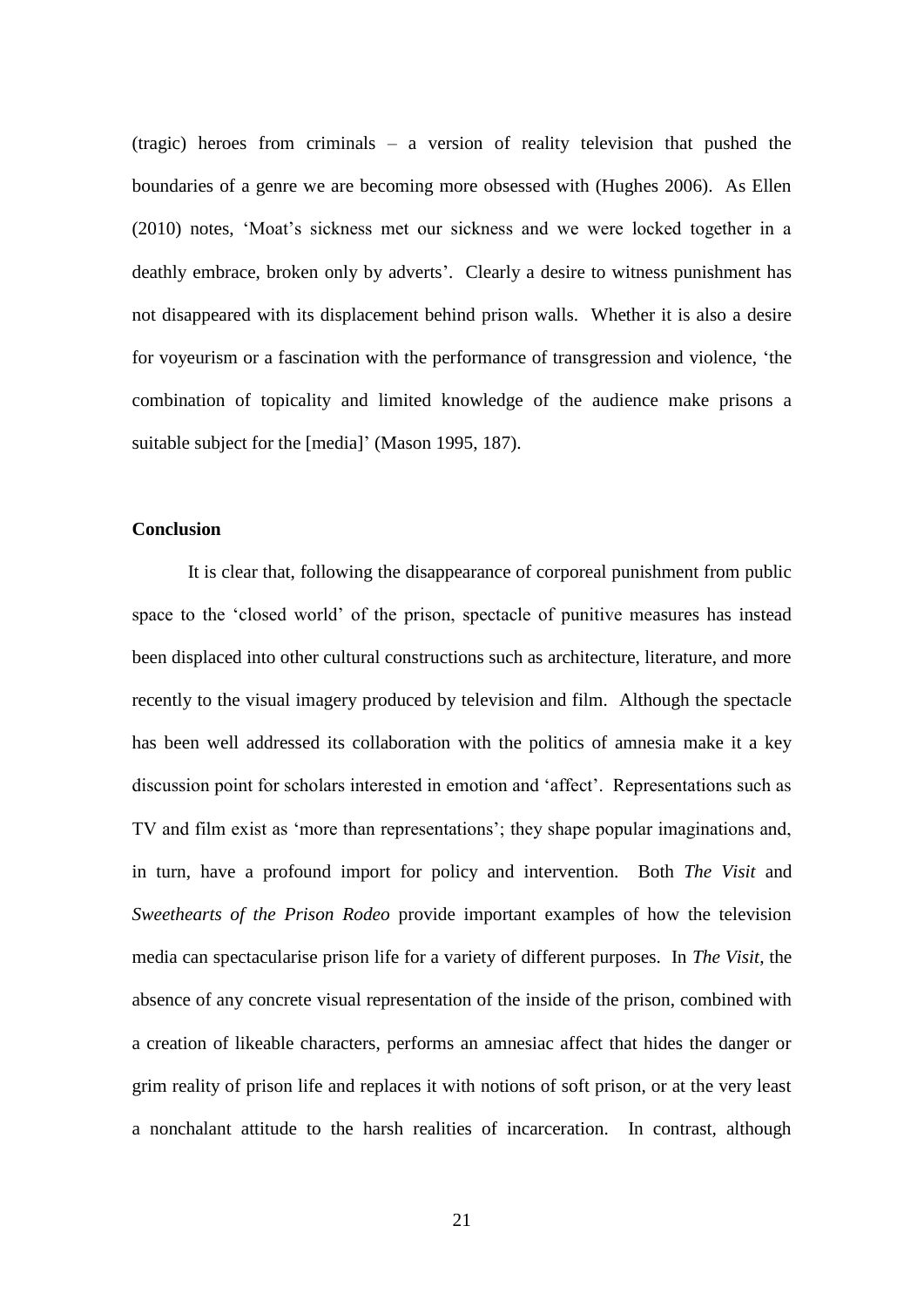*Sweethearts of the Prison Rodeo* paints some of its subjects as heroic pictures, the spectacle of the rodeo environment is made explicit, raising questions around our views of the body of the criminal transgressor as a suitable vessel for brutal, gladiatorial punishments. It is fair to say that the differing attitudes towards the penal system may be attributed to the genre of the programme; however, what is evident is television's powerful capacity, through its constantly-developing visual technologies to generate spectacle that are far more emotive or 'affecting' than anything we have seen before.

In considering the affective nature (in this case the amnesia) of carceral spectacles we can open up the political (prisons and society) at a personal level, learning to critically reflect upon how geographies of inclusion and exclusion, inside and outside, prisoner and civilian, come to be variously ordered and disordered by a contemporary media that fascinates us.

# **Programmes**

In order of appearance in text:

*Convict 99 (1938)* Gainsborough Pictures *I Am a Fugitive from a Chain Gang (1932)* Warner Brothers *Good Time Girl (1949)* Sydney Box Productions *The Weak and the Wicked (1953)* Marble Arch Productions *Now Barabbas (1948)* De Grunwald Productions *The Criminal (1960)* Merton Park Studios *The Loneliness of the Long Distance Runner (1962)* Woodfall Film Productions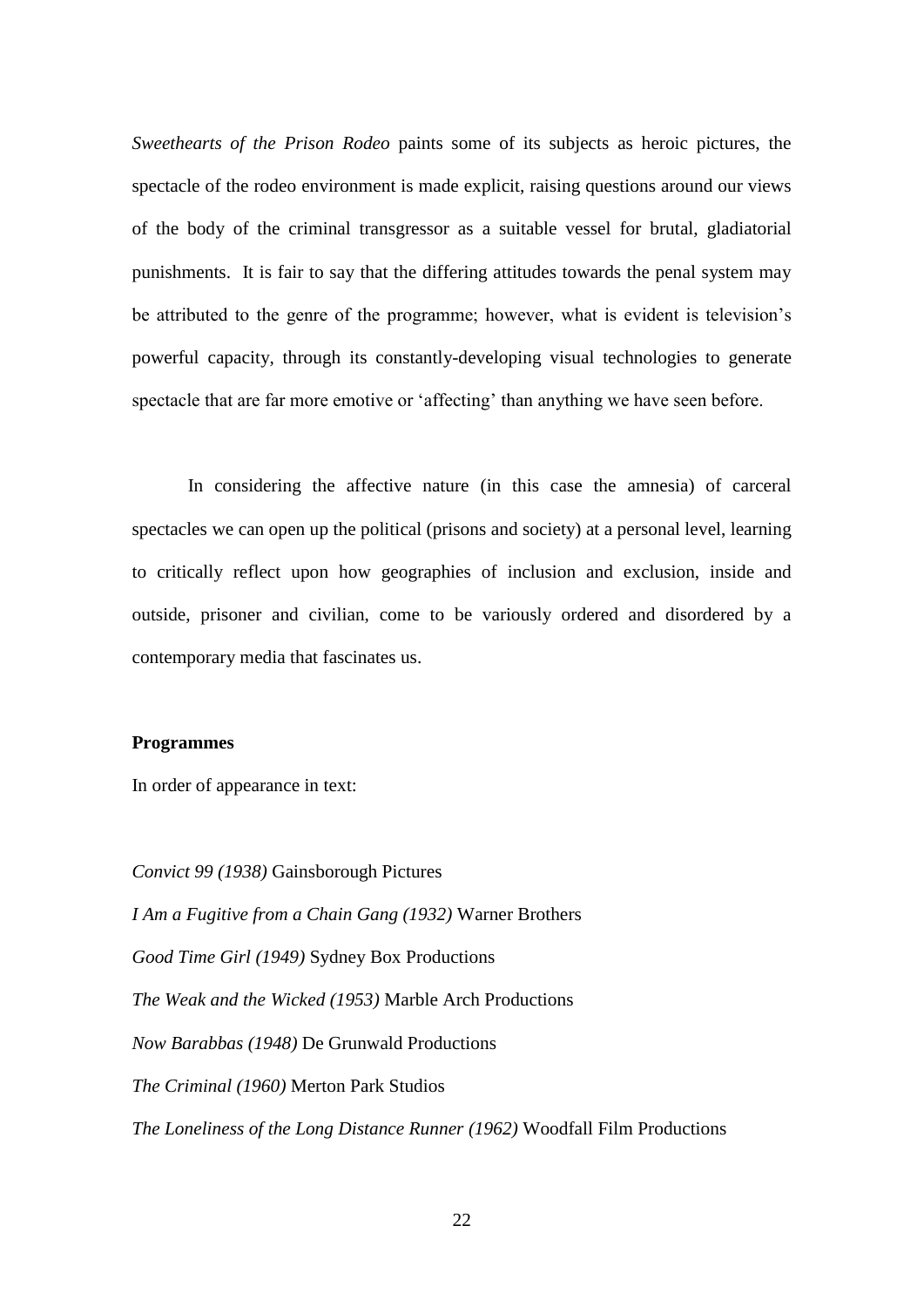*Scum (1979)* Berwick Street Productions

*Burning an Illusion (1981)* British Film Institute

*Greenfingers (2000)* Boneyard Entertainment

*Tomorrow La Scala (2002)* BBC

*Prison Break* (2005-2009) Fox 81 Episodes

*The Shawshank Redemption* (1994) Castle Rock Entertainment

*The Green Mile* (1999) Warner Brothers

*The Great Escape (1963)* The Mirisch Corporation

*Cool Hand Luke* (1967) Jalem Productions

*Dispatches: The Thief Catcher* 13 June 2011 C4 20:00

*Louix Theroux: Miami Mega-Jail* (1) 22 May 2011 BBC2 21:00

*Louix Theroux: Miami Mega-Jail* (2) 16 July 2011 BBC2 21:00

*See Hear: Deaf Prisoners* 13 November 2009 BBC1 01:35

*Holloway* (1) 17 March 2009 ITV1 21:00

*Holloway* (2) 24 March 2009 ITV1 21:00

*Holloway* (3) 31 March 2009 ITV1 21:00

*Strangeways* (1) 9 May 2011 ITV1 21:00

*Strangeways* (2) 16 May 2011 ITV1 21:00

*Strangeways* (3) 23 May 2011 ITV1 21:00

*Girls Behind Bars* (1) 1 March 2011 BBC1 23:20

*Girls Behind Bars* (2) 8 March 2011 BBC1 23:20

*Girls Behind Bars* (3) 15 March 2011 BBC1 23:20

*Porridge* (1974-1977) BBC 20 Episodes

*Angry Boys (2011)* Australian Broadcasting Corporation 12 Episodes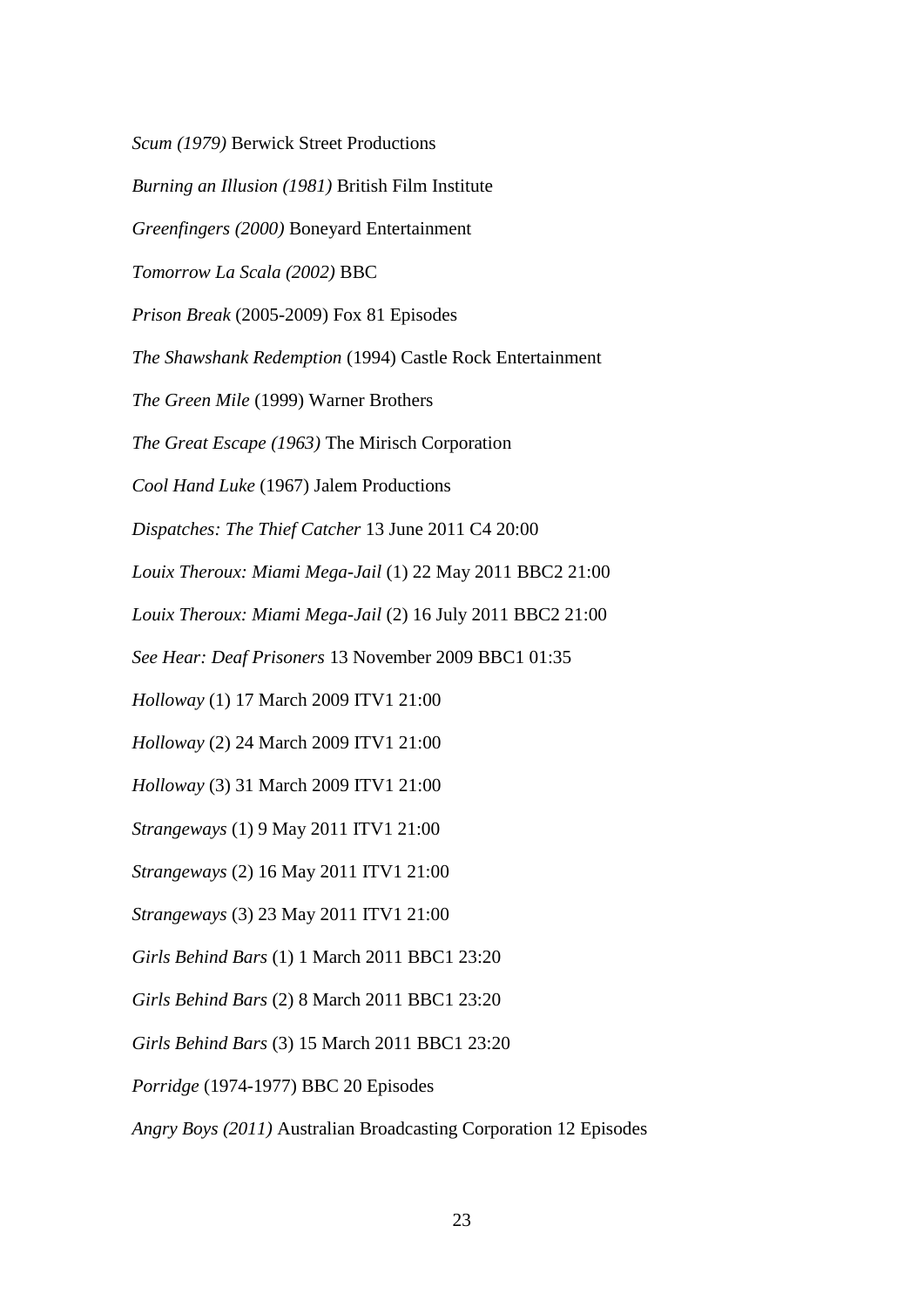*Let's Go to Prison (2006)* Carsey-Werner Company and Strike Entertainment *Prisoner Cell Block H* (1979-1986) Reg Grundy and Network Ten 692 Episodes *Bad Girls* (1999-2006) ITV 107 Episodes *Oz* (1997-2003) HBO 56 Episodes *The Visit* (2007) BBC 7 Episodes *Sweethearts of the Prison Rodeo (2009)*13 November 2009 C4 22:00

## **References**

Aitken, S. C. 2006. Leading Men to Violence and Creating Spaces for their Emotions. *Gender, Place and Culture - A Journal of Feminist Geography*, 13(5), 491-507.

Aitken, S. C., and Dixon, D. P. 2009. Avarice and Tenderness in the Cinematic: Landscapes of the American West, in *Geography and the Humanities*, edited by M. Dear, D. Richardson and J. Kitchum. London and New York: Routledge, 196-205

- Baer, L. D. 2005. Visual imprints on the prison landscape: A study on the decorations in prison cells. *Tijdschrift Voor Economische En Sociale Geografie*, 96(2), 209-17.
- Bjornstrom, E. E. S., Kaufman, R. L., Peterson, R. D., and Slater, M. D. 2010. Race and Ethnic Representations of Lawbreakers and Victims in Crime News: A National Study of Television Coverage. *Social Problems*, 57(2), 269-93.
- Boda, Z., and Szabo, G. 2011. The media and attitudes towards crime and the justice system: A qualitative approach. *European Journal of Criminology*, 8(4), 329-42.
- Carnochan, B. 1998. The Literature of Confinement, in *The Oxford history of the prison: the practice of punishment in western society*, edited by N. Morris and D. J. Rothman. Oxford: Oxford University Press, 381-406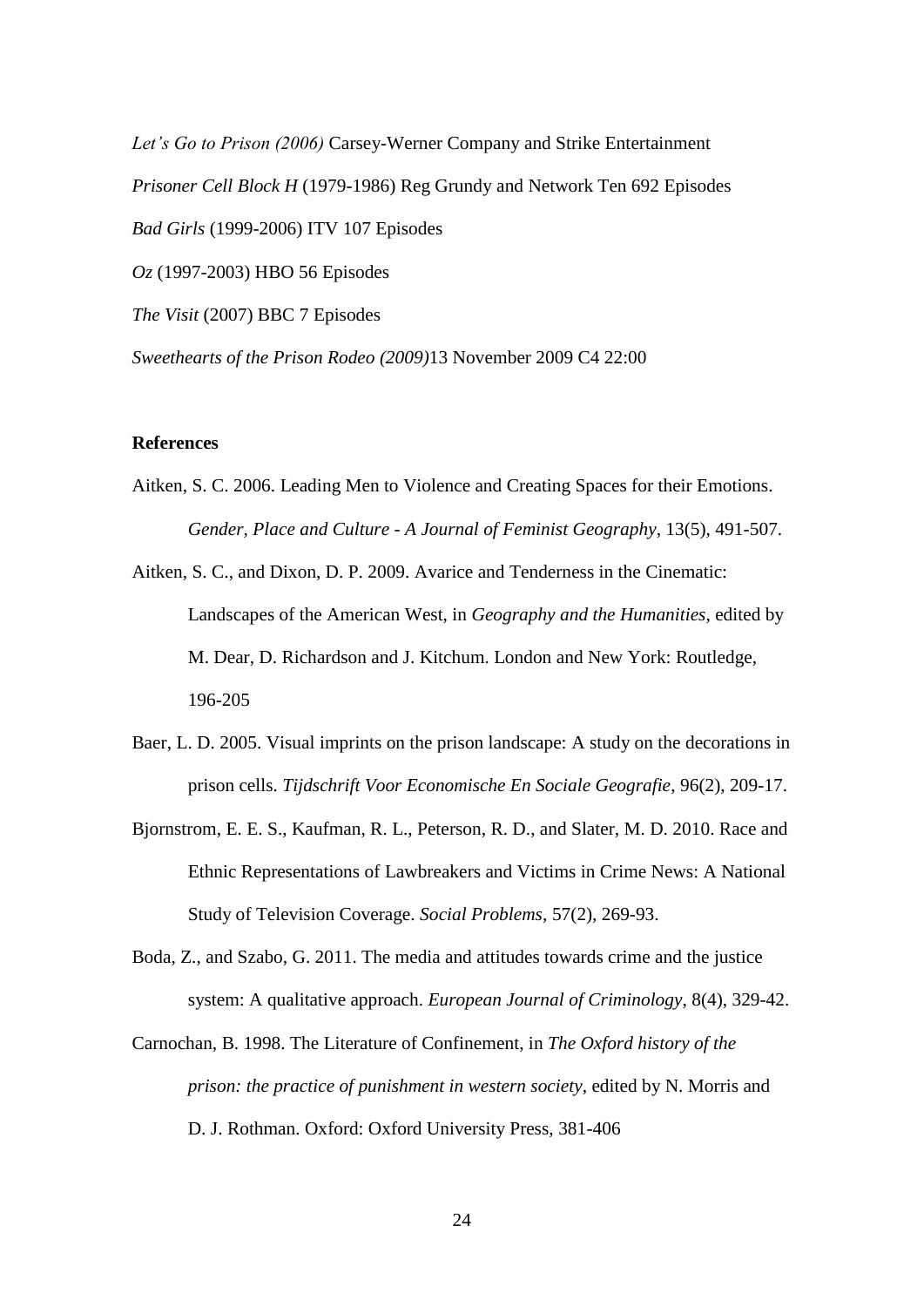- Churcher, K. M. A. 2011. Journalism Behind Bars: The Louisiana State Penitentiary's Angolite Magazine. *Communication, Culture and Critique*, 4(4), 382-400.
- Clarke, A. 1990. You're nicked: Television police series and the fictional representation of law and order, in *Come On Down? Popular Media Culture in Post-war Britain*, edited by D. Strinati and S. Wagg. London: Routledge, 232-53

Clarke, K. 2011. Punish the feral rioters, but address our social deficit too. *The Guardian* [Online]. Available at: http://www.guardian.co.uk/commentisfree/2011/sep/05/punishment-rioters-help [accessed: 5 September 2011].

- Crang, M. 2002. Rethinking the Observer: film, mobility and the construction of the observer, in *Engaging Film: Geographies of mobility and identity*, edited by T. Cresswell and D. P. Dixon. Lanham, MD: Rowman and Littlefield, 13-31
- Cresswell, T. 2006. *On the Move: Mobility in the Modern Western World*. London: Routledge.
- Cresswell, T., and Dixon, D. P. eds. 2002. *Engaging Film: Geographies of Mobility and Identity*. Lanham, MA: Rowman and Littlefield.
- Daston, L., and Park, K. 2001. *Wonders and the Order of Nature 1150-1750*. New York: Zone Books.

Debord, G. 1978. *Society of the spectacle and other films*. London: Rebel.

- Debord, G., and Sanguinetti, G. 2003. *La Véritable Scission dans L'Internationale, in English: The Real Split in the International*. London: Pluto Press.
- Dejanovic, S. 2008. Invisible Bodies, Illusionary Securing: The Performance of Illegality at the US-Mexico Border, in *Violent Interventions: Selected Proceedings of the Fifteenth Annual Conference of the York Centre for International and Security*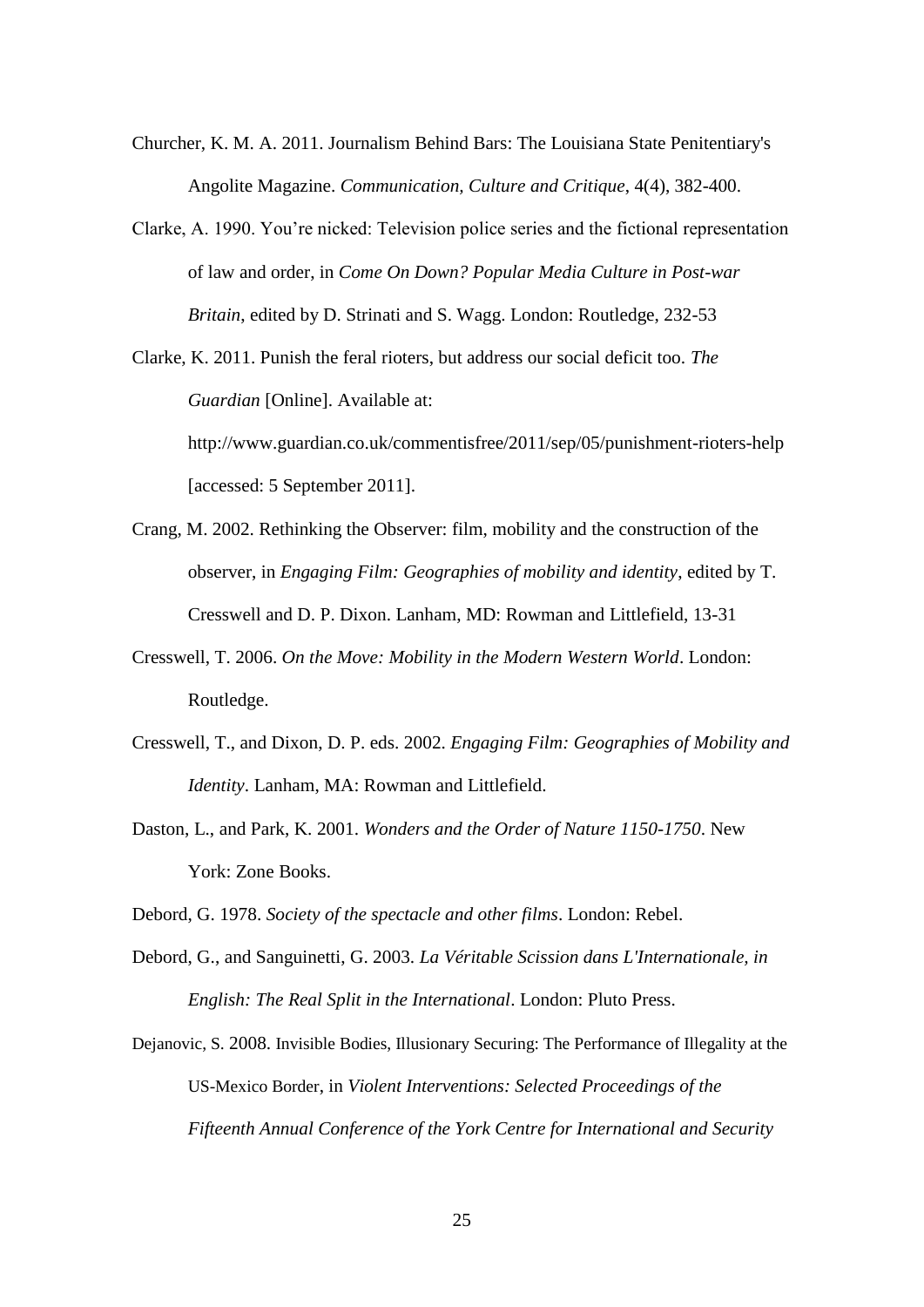*Studies*, edited by M. Ayyash and C. Hendershot. Ontario: York Centre for International and Security Studies, York University, 81-104

Deleuze, G. 1994. *Cinema I: The movement-image*. London: Athlone Press.

Ellen, B. 2010. Now Raoul Moat is dead, perhaps we should all feel a little sick. *The Observer* [Online]. Available at: http://www.guardian.co.uk/commentisfree/2010/jul/11/raoul-moat-rape-ronald [accessed: 24 September 2011].

- Ford, S. 2005. *The Situationist International: A User's Guide*. London: Black Dog Publishing.
- Foucault, M. 1977/1991. *Discipline and Punish: The birth of the prison*. London: Penguin.
- Garland, D. 1990. Frameworks of Inquiry in the Sociology of Punishment. *The British Journal of Sociology*, 41(1), 1-15.
- Giddens, A. 1984. *The constitution of society: outline of the theory of structuration*. Cambridge: Polity Press.
- Gilmore, R. W. 1999. Globalisation and US prison growth: from military Keynesianism to post-Keynesian militarism. *Race and Class*, 40(2-3), 171-88.
- ———. 2007. *Golden Gulag: prisons, surpluses, crisis, and opposition in globalizing California*. London: University of California Press.

Graduate School of Architecture Planning and Preservation of Columbia University New York. 2006. Million Dollar Blocks. *Spatial Information Design Lab*  [Online]. Available at:

http://www.spatialinformationdesignlab.org/projects.php?id=16 [accessed: 2] September 2009].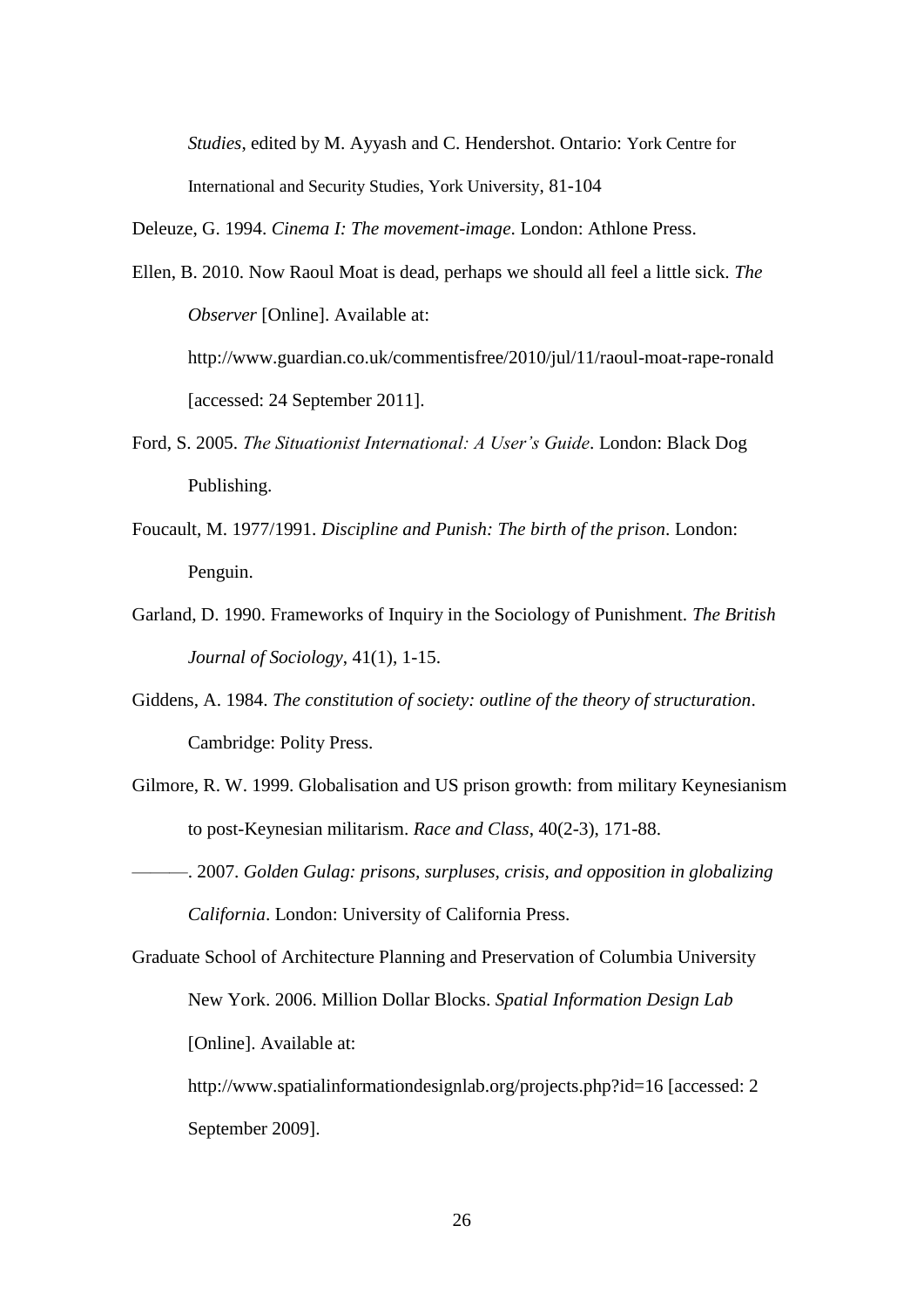- Gregory, D. 2006. The black flag: Guantanamo Bay and the space of exception. *Geografiska Annaler Series B-Human Geography*, 88B(4), 405-27.
- ———. 2007. Vanishing points: law, violence and exception in the global war prison, in *Violent geographies: fear, terror and political violence*, edited by D. Gregory and A. Pred. New York: Routledge, 205-36
- Hacking, I. 1999. *The Social Construction of What?* Harvard: First Harvard University Press.
- Home Office. 2000. British Crime Survey. *National Archives* [Online]. Available at: http://webarchive.nationalarchives.gov.uk/20100413151441/http://www.homeof fice.gov.uk/rds/pdfs/hosb1800.pdf [accessed: 5 October 2011].
- Horschelmann, K. 1997. Watching the East Constructions of 'otherness' in TV representations of East Germany. *Applied Geography*, 17(4), 385-96.
- Hughes, R. 2006. TV genre popularity based on profit. *The Daily Helmsman 17 March 2006* [Online]. Available at: http://media.www.dailyhelmsman.com/media/storage/paper875/news/2006/03/1

7/News/Tv.Genre.Popularity.Based.On.Profit-1757139.shtml [accessed: 28 September 2011].

- Huyssen, A. 1999. Present pasts: Media, politics, amnesia. *Public Culture*, 12(1), 21-38.
- International Movie Database (IMDb). 2012. Reviews and ratings for *Sweethearts of the Prison Rodeo*. *IMDb* [Online]. Available at:

http://www.imdb.com/title/tt1095414/reviews [accessed: 14 April 2012].

Johnson, B. R. 2004. Religious programs and recidivism among former inmates in prison fellowship programs: A long-term follow-up study. *Justice Quarterly*, 21(2), 329-54.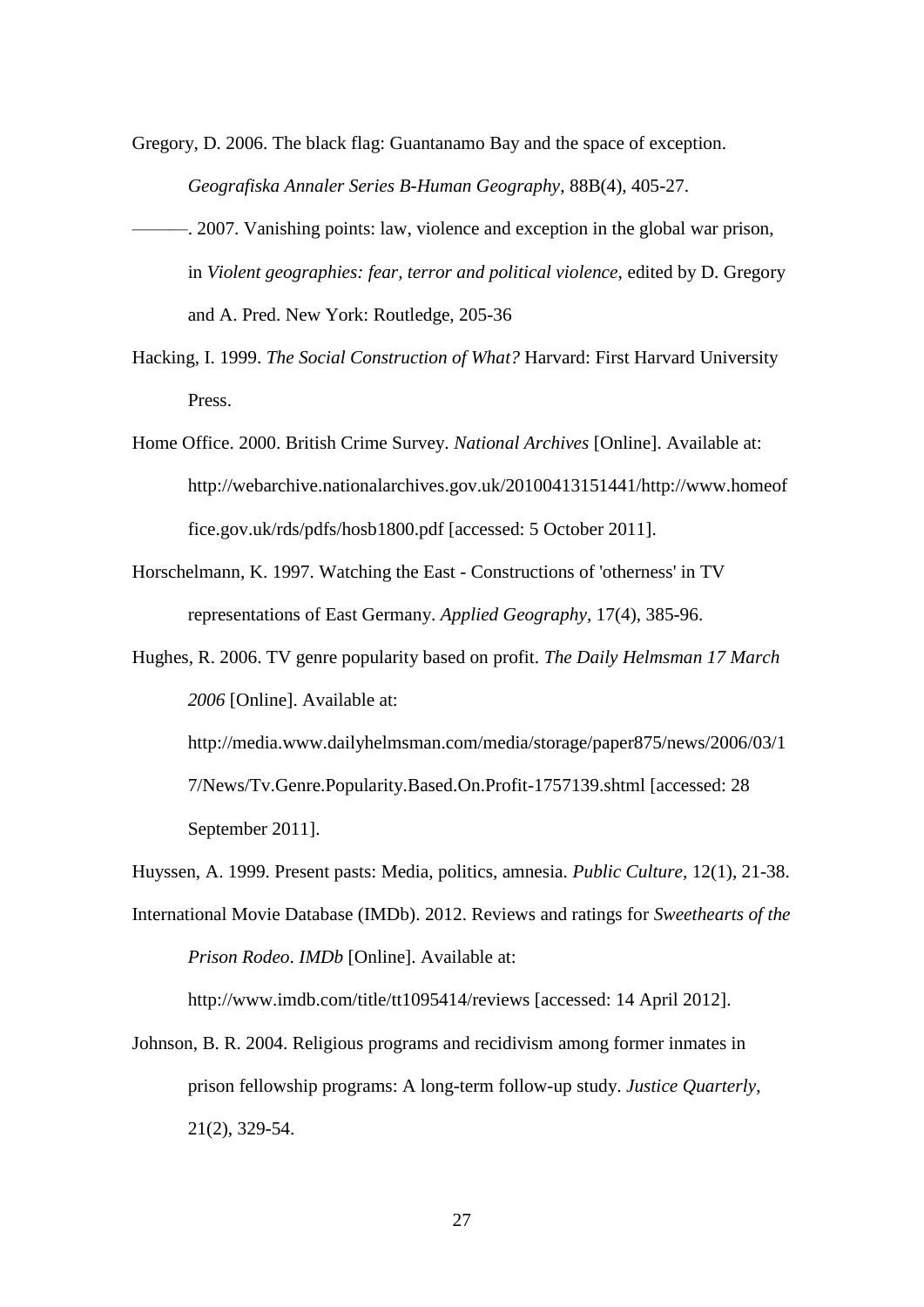- Kihato, C. W. 2007. Invisible lives, inaudible voices? The social conditions of migrant women in Johannesburg. *African Identities*, 5(1), 89-110.
- Kort-Butler, L. A., and Hartshorn, K. J. S. 2011. Watching the detectives: crime programming, fear of crime, and attitudes about the criminal justice system. *Sociological Quarterly*, 52(1), 36-55.
- Leyshon, A., Matless, D., and Revill, G. eds. 1998. *The Place of Music*. New York: Guilford Press.
- Lumby, C. 2002. Televising the Invisible: Prisoners, Prison Reform and the Media, in *Prisoners As Citizens: Human Rights in Australian Prisons*, edited by D. Brown and M. Wilkie. Sydney: Federation Press, 103-12

Malbon, B. 1999. *Clubbing: Dancing, Ecstacy, Vitality*. London: Routledge.

- Mason, P. 1995. Prime Time Punishment: The British Prison and Television, in *Crime and the Media: the post-modern spectacle*, edited by D. Kidd-Hewitt and R. Osbourne. London: Pluto, 185-205
- ———. 2000a. Lies, distortion and what doesn't work: Monitoring prison stories in the British media. *Crime Media Culture*, 2(3), 251-67.
- ———. 2000b. Watching The Invisible: Televisual Portrayal of the British Prison 1980 - 1990. *International Journal of the Sociology of Law*, 28(33-44).
- ———. 2003. *Criminal Visions: Media Representations of Crime and Justice*. Portland: Willan Publishing.
- MySpace. 2007. The Visit. *MySpace* [Online]. Available at: http://www.myspace.com/the\_visit [accessed: 21st September 2010].
- Nellis, M., and Hayle, C. eds. 1982. *The Prison Film*. London: Radical Alternatives To Prison.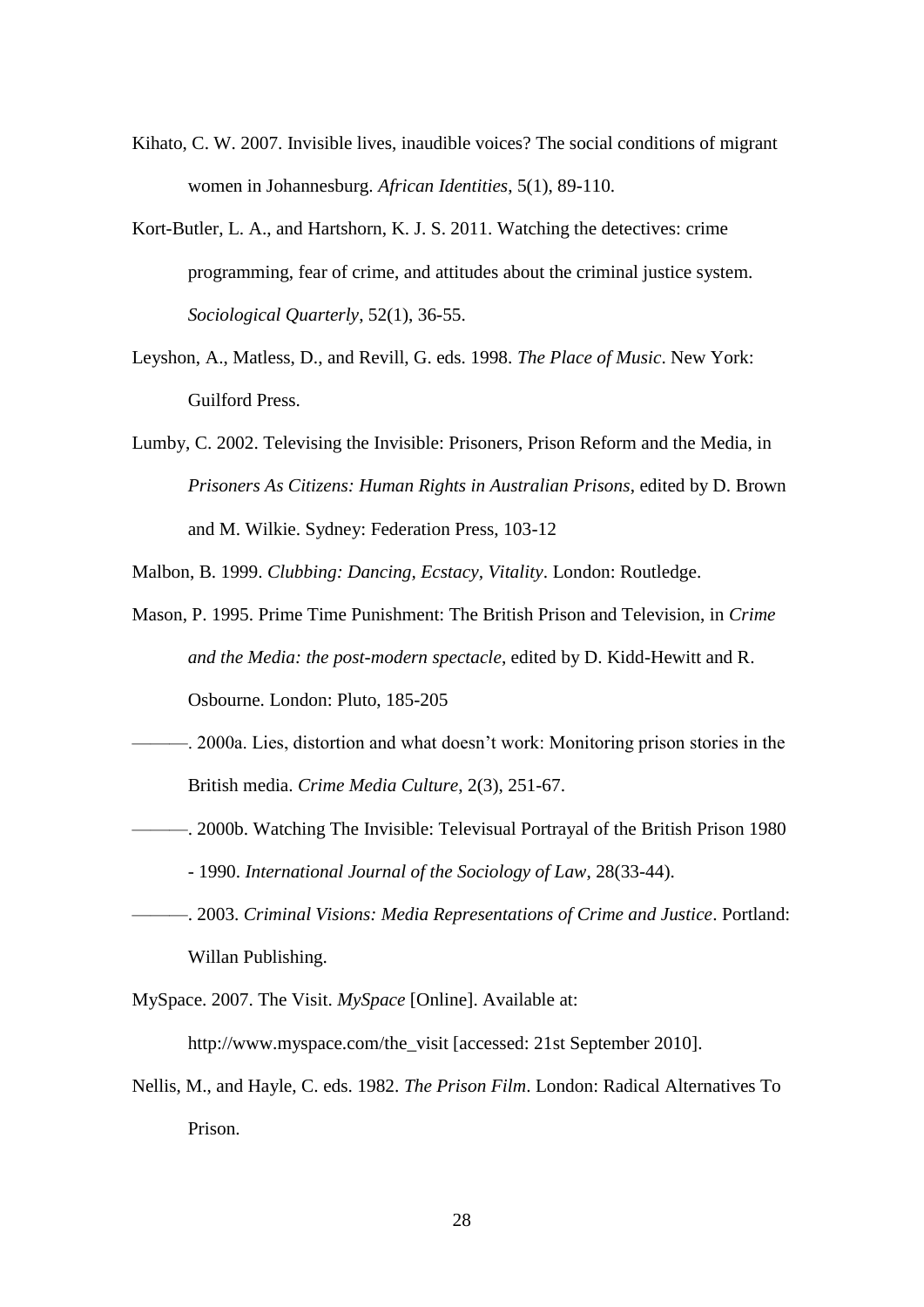- Novek, E. M. 2005. 'Heaven, hell, and here": Understanding the impact of incarceration through a prison newspaper. *Critical Studies in Media Communication*, 22(4), 281-301.
- Parry, L. A. 1975. *The history of torture in England*. Montclair, New Jersey: Patterson Smith Publishing Corporation.

Pratt, J. 2002. *Punishment and Civilization*. London: Sage.

- Reiner, R. 2002. Media Made Criminality: the Representation of Crime in the Mass Media, in *The Oxford Handbook of Criminology*, edited by M. Maguire, R. Morgan and R. Reiner. Oxford: Oxford University Press, 302-41
- Rogin, M. 1990. Make My Day! Spectacle as amnesia in imperial politics. *Representations*, 29, 99-123.
- Schlesinger, P., and Tumber, H. 1994. *Reporting Crime: The Media Politics of Criminal Justice*. Oxford: Clarendon Press.
- Sparks, R. 1992. *Television and the drama of crime: moral tales and the place of crime in public life* Buckingham: Open University Press.
- Spergel, I. A. 1990. Youth Gangs Continuity and Change. *Crime and Justice-a Review of Research*, 12, 171-275.
- The British Comedy Guide. 2009. The Visit forum thread. *The British Comedy Guide*  [Online]. Available at: http://www.comedy.co.uk/forums/thread/7993/ [accessed: 23 September 2009].
- Thompson, J. 1995. *The media and modernity: A social theory of the media*. Oxford: Polity Press.